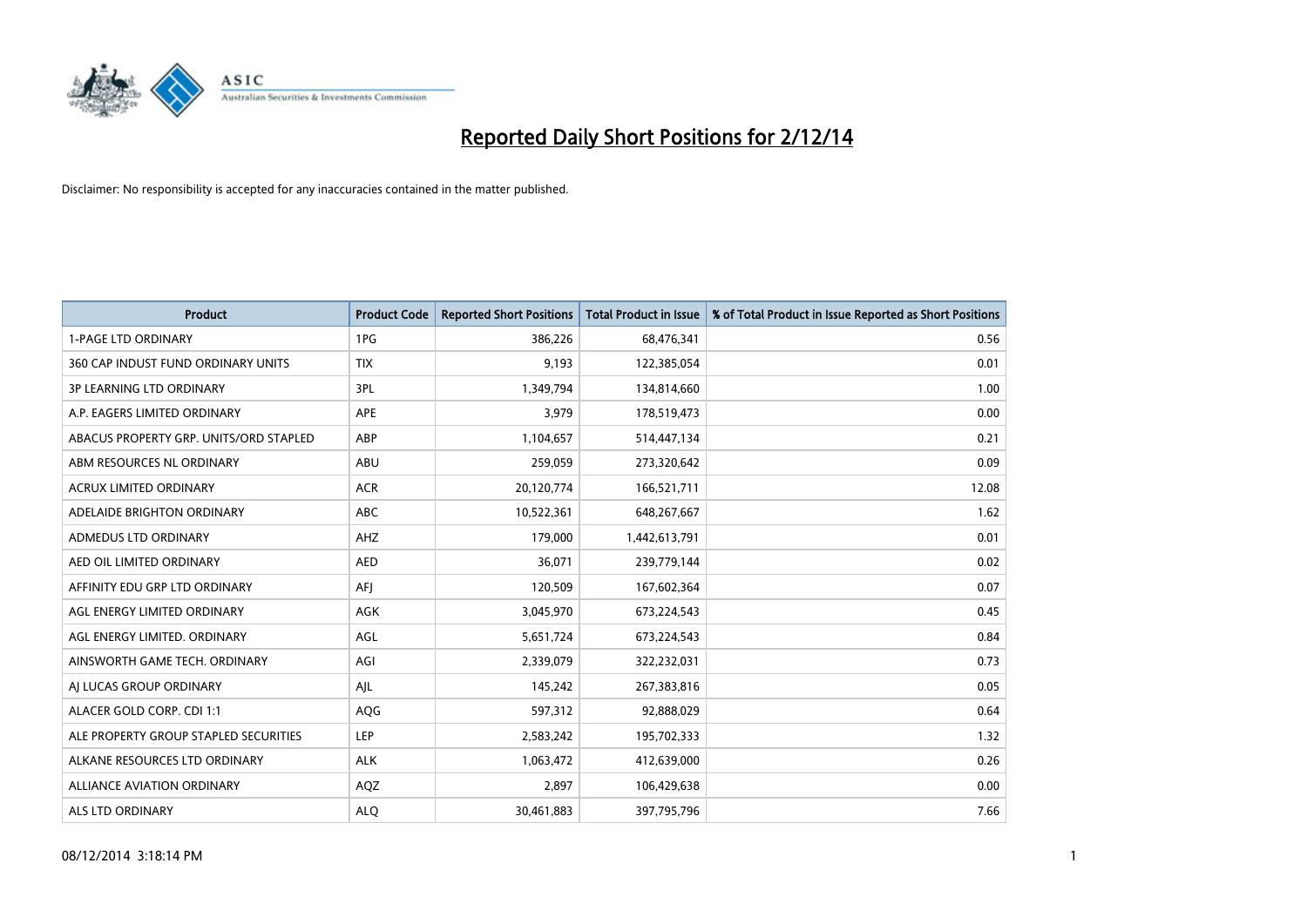

| <b>Product</b>                          | <b>Product Code</b> | <b>Reported Short Positions</b> | <b>Total Product in Issue</b> | % of Total Product in Issue Reported as Short Positions |
|-----------------------------------------|---------------------|---------------------------------|-------------------------------|---------------------------------------------------------|
| ALTIUM LIMITED ORDINARY                 | <b>ALU</b>          | 151,209                         | 129,272,762                   | 0.12                                                    |
| ALUMINA LIMITED ORDINARY                | AWC                 | 35,919,360                      | 2,806,225,615                 | 1.28                                                    |
| AMALGAMATED HOLDINGS ORDINARY           | AHD                 | 155                             | 157,911,826                   | 0.00                                                    |
| AMBITION GROUP LTD ORDINARY             | AMB                 | 50,000                          | 67,170,954                    | 0.07                                                    |
| AMCOM TELECOMM, ORDINARY                | AMM                 | 5,381,562                       | 266,399,148                   | 2.02                                                    |
| AMCOR LIMITED ORDINARY                  | <b>AMC</b>          | 10,571,725                      | 1,206,684,923                 | 0.88                                                    |
| AMP LIMITED ORDINARY                    | AMP                 | 14,260,806                      | 2,957,737,964                 | 0.48                                                    |
| ANSELL LIMITED ORDINARY                 | <b>ANN</b>          | 5,823,070                       | 153,139,924                   | 3.80                                                    |
| ANTARES ENERGY LTD ORDINARY             | <b>AZZ</b>          | 5,654,477                       | 255,000,000                   | 2.22                                                    |
| ANZ BANKING GRP LTD ORDINARY            | ANZ                 | 13,941,929                      | 2,756,627,771                 | 0.51                                                    |
| APA GROUP STAPLED SECURITIES            | APA                 | 13,763,151                      | 835,750,807                   | 1.65                                                    |
| APN NEWS & MEDIA ORDINARY               | <b>APN</b>          | 578,871                         | 1,029,041,356                 | 0.06                                                    |
| APN OUTDOOR GRP ORDINARY                | <b>APO</b>          | 1,383                           | 166,614,509                   | 0.00                                                    |
| AQUARIUS PLATINUM. ORDINARY             | <b>AOP</b>          | 2,730,112                       | 1,465,473,903                 | 0.19                                                    |
| ARAFURA RESOURCE LTD ORDINARY           | <b>ARU</b>          | 2,000                           | 441,270,644                   | 0.00                                                    |
| ARB CORPORATION ORDINARY                | ARP                 | 577,547                         | 72,505,302                    | 0.80                                                    |
| ARDENT LEISURE GROUP STAPLED SECURITIES | AAD                 | 1,974,217                       | 438,666,245                   | 0.45                                                    |
| ARENA REIT. ORDINARY UNITS              | <b>ARF</b>          | 125,610                         | 211,605,103                   | 0.06                                                    |
| ARISTOCRAT LEISURE ORDINARY             | ALL                 | 1,236,222                       | 630,022,253                   | 0.20                                                    |
| ARRIUM LTD ORDINARY                     | ARI                 | 69,613,852                      | 2,937,293,755                 | 2.37                                                    |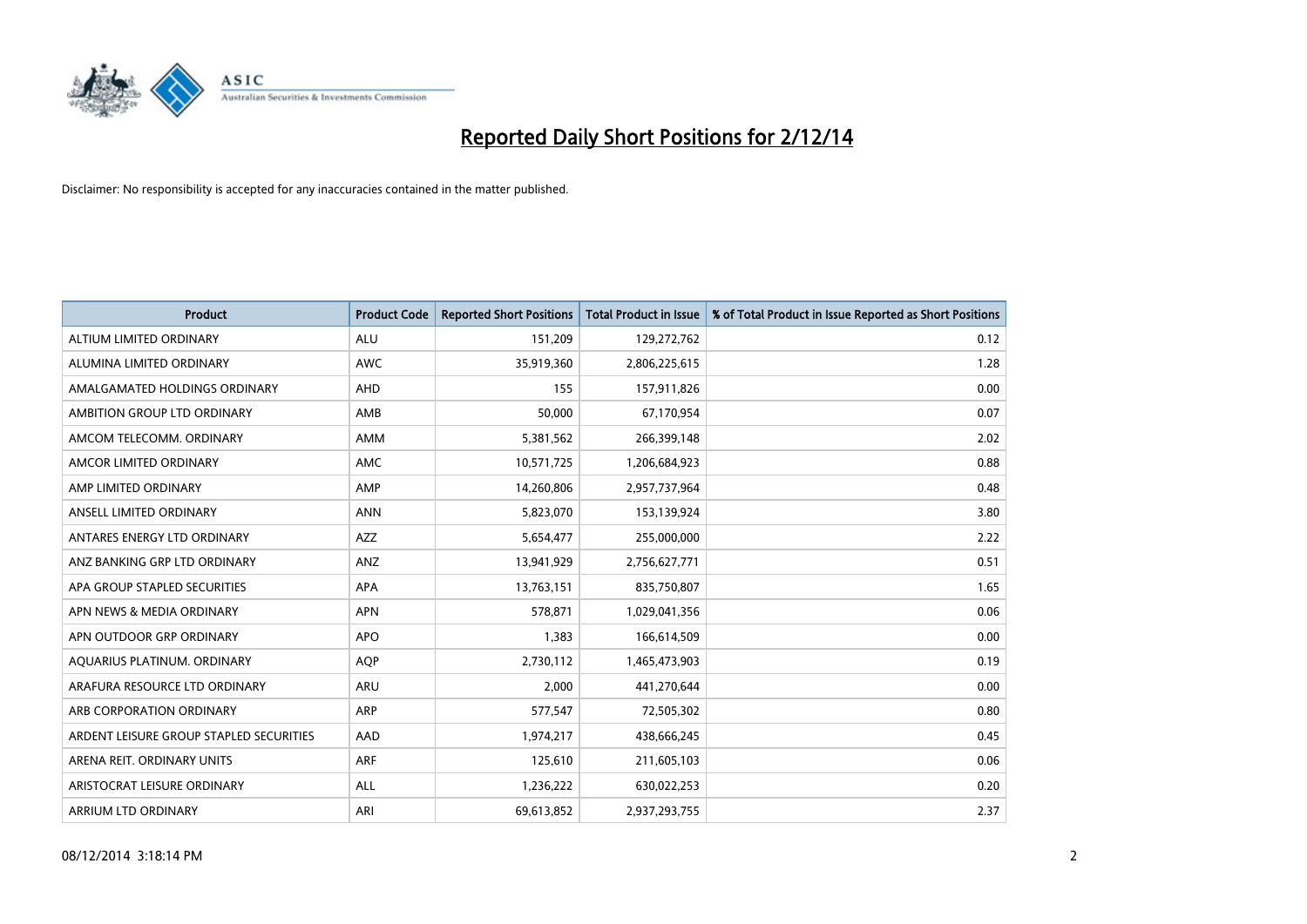

| <b>Product</b>                            | <b>Product Code</b> | <b>Reported Short Positions</b> | <b>Total Product in Issue</b> | % of Total Product in Issue Reported as Short Positions |
|-------------------------------------------|---------------------|---------------------------------|-------------------------------|---------------------------------------------------------|
| ASALEO CARE LIMITED ORDINARY              | AHY                 | 6,813,807                       | 603,469,434                   | 1.13                                                    |
| ASCIANO LIMITED ORDINARY                  | <b>AIO</b>          | 3,040,664                       | 975,385,664                   | 0.31                                                    |
| ASG GROUP LIMITED ORDINARY                | ASZ                 | 6,688                           | 206,720,839                   | 0.00                                                    |
| ASHLEY SERVICES GRP ORDINARY              | <b>ASH</b>          | 222,411                         | 150,000,000                   | 0.15                                                    |
| ASPEN GROUP ORD/UNITS STAPLED             | <b>APZ</b>          | 145,071                         | 113,183,450                   | 0.13                                                    |
| ASPIRE MINING LTD ORDINARY                | <b>AKM</b>          | 3,000,001                       | 703,463,306                   | 0.43                                                    |
| ASTRO JAP PROP GROUP STAPLED US PROHIBIT. | AJA                 | 137,041                         | 67,197,388                    | 0.20                                                    |
| ASX LIMITED ORDINARY                      | ASX                 | 5,692,980                       | 193,595,162                   | 2.94                                                    |
| ATLAS IRON LIMITED ORDINARY               | AGO                 | 114,554,498                     | 919,475,619                   | 12.46                                                   |
| ATRUM COAL NL ORDINARY                    | <b>ATU</b>          | 72,350                          | 170,142,959                   | 0.04                                                    |
| AUCKLAND INTERNATION ORDINARY             | AIA                 | 77,326                          | 1,190,484,097                 | 0.01                                                    |
| AURIZON HOLDINGS LTD ORDINARY             | AZJ                 | 3,406,939                       | 2,137,284,503                 | 0.16                                                    |
| AUSDRILL LIMITED ORDINARY                 | ASL                 | 21,988,212                      | 312,277,224                   | 7.04                                                    |
| AUSENCO LIMITED ORDINARY                  | AAX                 | 901,895                         | 168,449,799                   | 0.54                                                    |
| AUSNET SERVICES STAPLED SECURITIES        | <b>AST</b>          | 36,401,139                      | 3,425,244,162                 | 1.06                                                    |
| AUST INDUSTRIAL REIT UNIT                 | ANI                 | 163,118                         | 96,288,031                    | 0.17                                                    |
| AUSTAL LIMITED ORDINARY                   | ASB                 | 503,743                         | 346,772,567                   | 0.15                                                    |
| AUSTBROKERS HOLDINGS ORDINARY             | <b>AUB</b>          | 75,212                          | 61,712,763                    | 0.12                                                    |
| AUSTEX OIL LIMITED ORDINARY               | <b>AOK</b>          | 62,000                          | 558,571,402                   | 0.01                                                    |
| AUSTIN ENGINEERING ORDINARY               | <b>ANG</b>          | 644,061                         | 84,274,004                    | 0.76                                                    |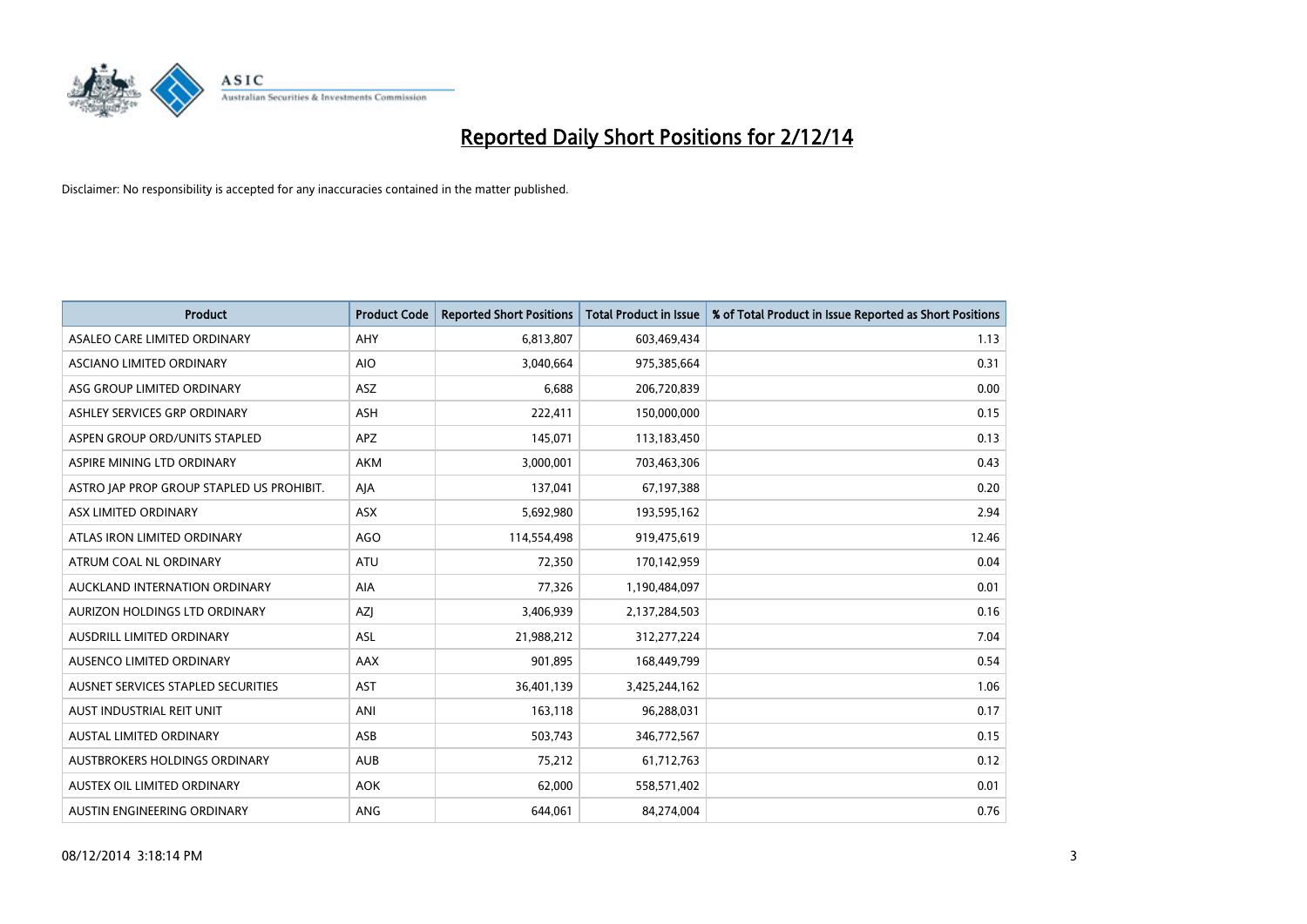

| <b>Product</b>                   | <b>Product Code</b> | <b>Reported Short Positions</b> | <b>Total Product in Issue</b> | % of Total Product in Issue Reported as Short Positions |
|----------------------------------|---------------------|---------------------------------|-------------------------------|---------------------------------------------------------|
| AUSTRALIAN AGRICULT, ORDINARY    | AAC                 | 7,371,561                       | 532,474,721                   | 1.38                                                    |
| AUSTRALIAN PHARM. ORDINARY       | API                 | 11,182,287                      | 488,115,883                   | 2.29                                                    |
| AUTOMOTIVE HOLDINGS ORDINARY     | AHE                 | 3,761,572                       | 306,437,941                   | 1.23                                                    |
| AVANCO RESOURCES LTD ORDINARY    | AVB                 | 3,263,736                       | 1,661,675,855                 | 0.20                                                    |
| AVEO GROUP STAPLED SECURITIES    | AOG                 | 3,517,764                       | 499,536,460                   | 0.70                                                    |
| AWE LIMITED ORDINARY             | <b>AWE</b>          | 4,923,511                       | 525,861,050                   | 0.94                                                    |
| AZONTO PET LTD ORDINARY          | <b>APY</b>          | $\mathbf{1}$                    | 1,159,375,100                 | 0.00                                                    |
| AZUMAH RESOURCES ORDINARY        | <b>AZM</b>          | $\mathbf{1}$                    | 389,316,919                   | 0.00                                                    |
| <b>BANDANNA ENERGY ORDINARY</b>  | <b>BND</b>          | 17,540,654                      | 528,481,199                   | 3.32                                                    |
| BANK OF QUEENSLAND. ORDINARY     | <b>BOQ</b>          | 2,170,859                       | 363,416,835                   | 0.60                                                    |
| <b>BASE RES LIMITED ORDINARY</b> | <b>BSE</b>          | 5,501,878                       | 563,902,771                   | 0.98                                                    |
| BATHURST RES LTD. ORDINARY       | <b>BRL</b>          | 303,092                         | 947,828,434                   | 0.03                                                    |
| <b>BC IRON LIMITED ORDINARY</b>  | <b>BCI</b>          | 17,602,861                      | 196,196,992                   | 8.97                                                    |
| BEACH ENERGY LIMITED ORDINARY    | <b>BPT</b>          | 13,302,118                      | 1,297,496,886                 | 1.03                                                    |
| BEADELL RESOURCE LTD ORDINARY    | <b>BDR</b>          | 56,782,719                      | 798,657,280                   | 7.11                                                    |
| BEGA CHEESE LTD ORDINARY         | <b>BGA</b>          | 2,720,959                       | 152,602,945                   | 1.78                                                    |
| BENDIGO AND ADELAIDE ORDINARY    | <b>BEN</b>          | 17,020,245                      | 450,904,075                   | 3.77                                                    |
| BERKELEY RESOURCES ORDINARY      | <b>BKY</b>          | 44,600                          | 180,361,323                   | 0.02                                                    |
| BETASHARESCASHETF ETF UNITS      | AAA                 | 700                             | 12,958,172                    | 0.01                                                    |
| BHP BILLITON LIMITED ORDINARY    | <b>BHP</b>          | 9,980,468                       | 3,211,691,105                 | 0.31                                                    |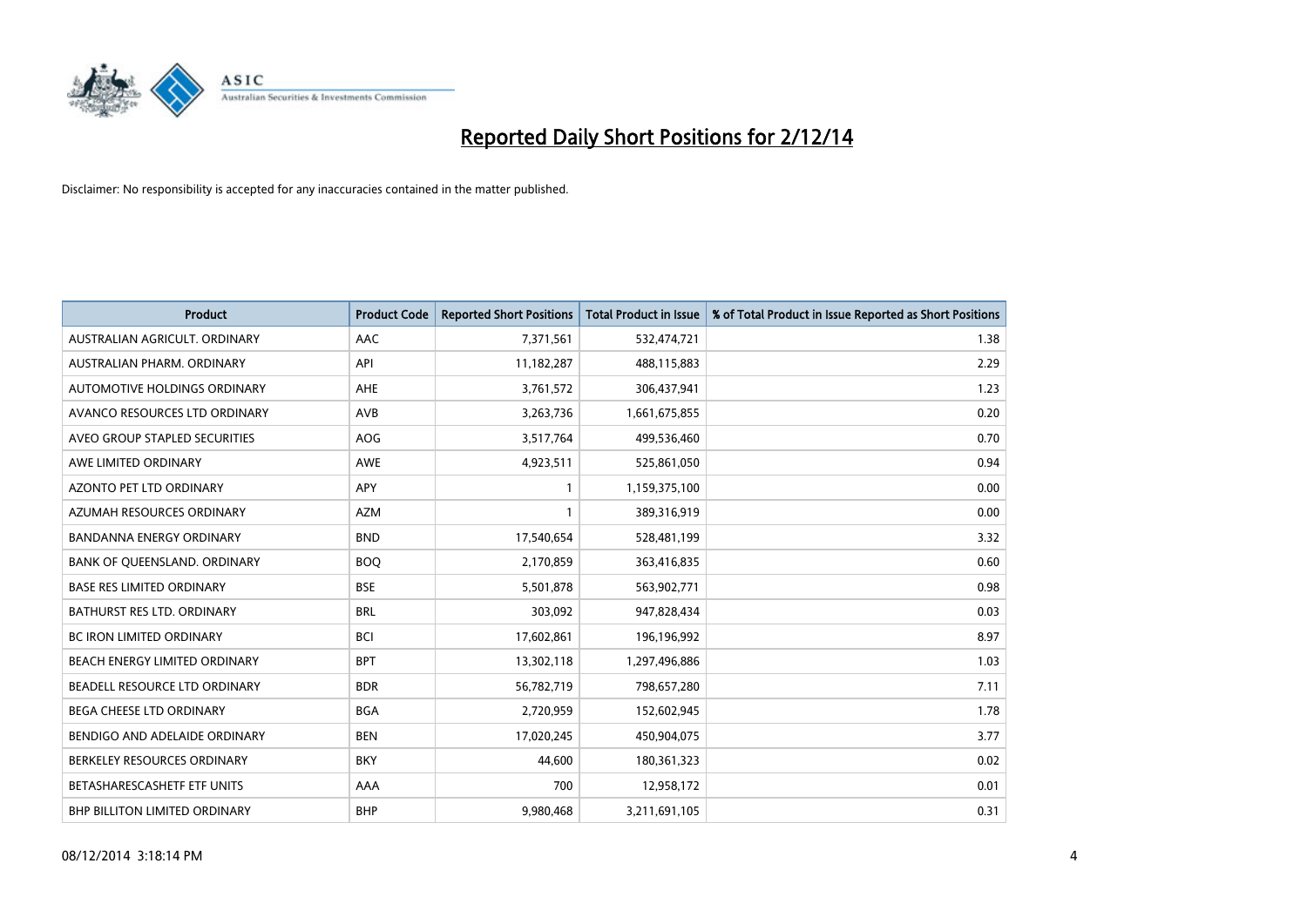

| <b>Product</b>                                | <b>Product Code</b> | <b>Reported Short Positions</b> | <b>Total Product in Issue</b> | % of Total Product in Issue Reported as Short Positions |
|-----------------------------------------------|---------------------|---------------------------------|-------------------------------|---------------------------------------------------------|
| <b>BIGAIR GROUP LIMITED ORDINARY</b>          | <b>BGL</b>          | 82,274                          | 172,872,340                   | 0.05                                                    |
| <b>BILLABONG ORDINARY</b>                     | <b>BBG</b>          | 11,096,263                      | 990,370,034                   | 1.12                                                    |
| <b>BLACKHAM RESOURCES ORDINARY</b>            | <b>BLK</b>          | 905,139                         | 143,614,941                   | 0.63                                                    |
| <b>BLACKMORES LIMITED ORDINARY</b>            | <b>BKL</b>          | 12,314                          | 17,224,199                    | 0.07                                                    |
| <b>BLACKTHORN RESOURCES ORD US PROHIBITED</b> | <b>BTR</b>          | 7,402                           | 164,285,950                   | 0.00                                                    |
| <b>BLUESCOPE STEEL LTD ORDINARY</b>           | <b>BSL</b>          | 7,165,652                       | 559,227,871                   | 1.28                                                    |
| <b>BLUGLASS LIMITED ORDINARY</b>              | <b>BLG</b>          | 45,000                          | 287,748,721                   | 0.02                                                    |
| <b>BOART LONGYEAR ORDINARY</b>                | <b>BLY</b>          | 20,507,614                      | 502,488,790                   | 4.08                                                    |
| <b>BORAL LIMITED, ORDINARY</b>                | <b>BLD</b>          | 13,559,974                      | 782,736,249                   | 1.73                                                    |
| <b>BRADKEN LIMITED ORDINARY</b>               | <b>BKN</b>          | 7,199,166                       | 171,027,249                   | 4.21                                                    |
| <b>BRAMBLES LIMITED ORDINARY</b>              | <b>BXB</b>          | 5,829,363                       | 1,566,095,712                 | 0.37                                                    |
| BREVILLE GROUP LTD ORDINARY                   | <b>BRG</b>          | 3,799,899                       | 130,095,322                   | 2.92                                                    |
| <b>BRICKWORKS LIMITED ORDINARY</b>            | <b>BKW</b>          | 53,977                          | 148,403,478                   | 0.04                                                    |
| BT INVESTMENT MNGMNT ORDINARY                 | <b>BTT</b>          | 41,333                          | 290,699,283                   | 0.01                                                    |
| <b>BURSON GROUP LTD ORDINARY</b>              | <b>BAP</b>          | 2,445,407                       | 163,585,666                   | 1.49                                                    |
| <b>BURU ENERGY ORDINARY</b>                   | <b>BRU</b>          | 16,192,906                      | 339,997,078                   | 4.76                                                    |
| <b>BWP TRUST ORDINARY UNITS</b>               | <b>BWP</b>          | 11,203,335                      | 639,724,826                   | 1.75                                                    |
| CABCHARGE AUSTRALIA ORDINARY                  | CAB                 | 9,309,218                       | 120,430,683                   | 7.73                                                    |
| CADENCE CAPITAL ORDINARY                      | <b>CDM</b>          | 148,501                         | 199,900,428                   | 0.07                                                    |
| CALTEX AUSTRALIA ORDINARY                     | <b>CTX</b>          | 1,228,509                       | 270,000,000                   | 0.46                                                    |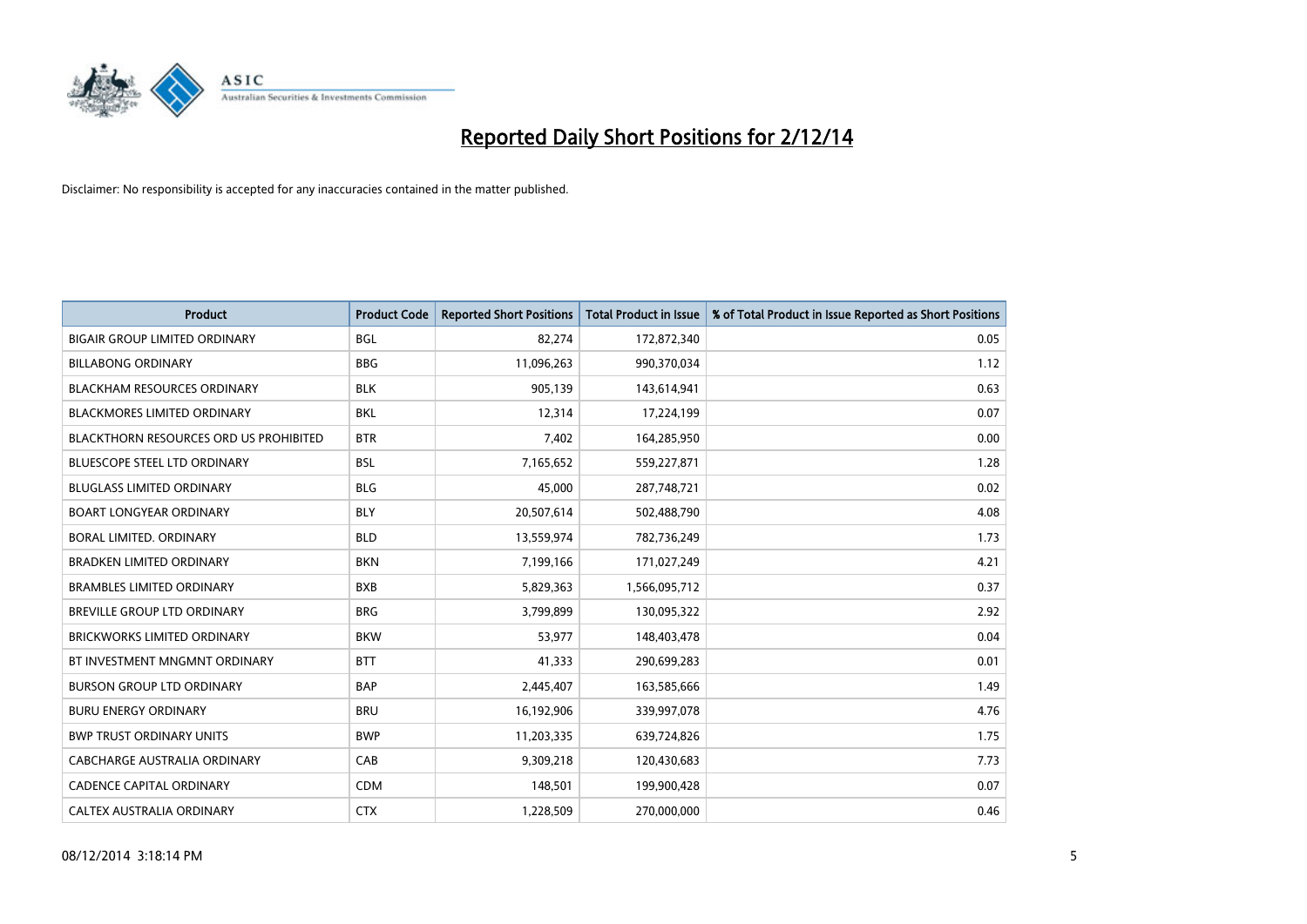

| <b>Product</b>                          | <b>Product Code</b> | <b>Reported Short Positions</b> | <b>Total Product in Issue</b> | % of Total Product in Issue Reported as Short Positions |
|-----------------------------------------|---------------------|---------------------------------|-------------------------------|---------------------------------------------------------|
| CAPE LAMBERT RES LTD ORDINARY           | <b>CFE</b>          | 280,137                         | 626,686,586                   | 0.04                                                    |
| CAPITOL HEALTH ORDINARY                 | CAI                 | 487,914                         | 431,517,271                   | 0.11                                                    |
| <b>CARDNO LIMITED ORDINARY</b>          | CDD                 | 12,082,584                      | 164,362,901                   | 7.35                                                    |
| CARNARVON PETROLEUM ORDINARY            | <b>CVN</b>          | 2,949,473                       | 987,285,369                   | 0.30                                                    |
| CARSALES.COM LTD ORDINARY               | <b>CRZ</b>          | 14,791,929                      | 238,949,885                   | 6.19                                                    |
| <b>CASH CONVERTERS ORDINARY</b>         | CCV                 | 9,689,892                       | 431,476,525                   | 2.25                                                    |
| CEDAR WOODS PROP. ORDINARY              | <b>CWP</b>          | 191,080                         | 78,336,371                    | 0.24                                                    |
| CENTRAL PETROLEUM ORDINARY              | <b>CTP</b>          | 376,858                         | 368,718,957                   | 0.10                                                    |
| <b>CHALLENGER LIMITED ORDINARY</b>      | <b>CGF</b>          | 844,146                         | 569,725,821                   | 0.15                                                    |
| CHANDLER MACLEOD LTD ORDINARY           | <b>CMG</b>          | 662,295                         | 547,985,086                   | 0.12                                                    |
| CHARTER HALL GROUP STAPLED US PROHIBIT. | <b>CHC</b>          | 527,897                         | 355,051,540                   | 0.15                                                    |
| <b>CHARTER HALL RETAIL UNITS</b>        | <b>CQR</b>          | 15,847,524                      | 372,893,153                   | 4.25                                                    |
| <b>CHORUS LIMITED ORDINARY</b>          | <b>CNU</b>          | 104,407                         | 396,369,767                   | 0.03                                                    |
| CLEARVIEW WEALTH LTD ORDINARY           | <b>CVW</b>          | 10,001                          | 581,111,182                   | 0.00                                                    |
| CLINUVEL PHARMACEUT, ORDINARY           | <b>CUV</b>          | 53,020                          | 42,466,435                    | 0.12                                                    |
| COAL OF AFRICA LTD ORDINARY             | <b>CZA</b>          | 426                             | 1,299,368,613                 | 0.00                                                    |
| COALSPUR MINES LTD ORDINARY             | <b>CPL</b>          | 538,977                         | 641,544,455                   | 0.08                                                    |
| COCA-COLA AMATIL ORDINARY               | <b>CCL</b>          | 27,481,225                      | 763,590,249                   | 3.60                                                    |
| <b>COCHLEAR LIMITED ORDINARY</b>        | <b>COH</b>          | 5,595,087                       | 57,081,775                    | 9.80                                                    |
| COCKATOO COAL ORDINARY                  | <b>COK</b>          | 167,987                         | 4,560,196,928                 | 0.00                                                    |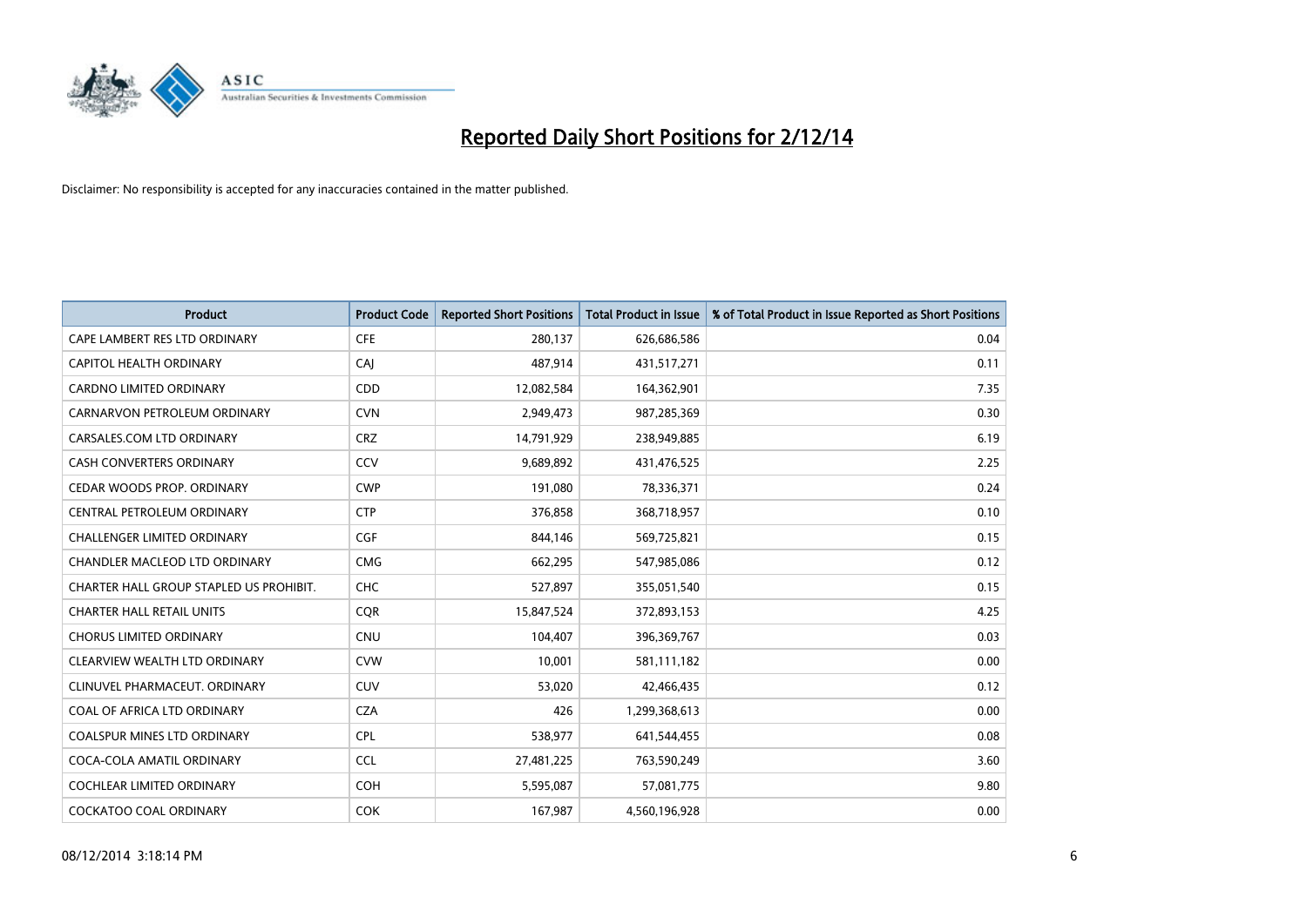

| <b>Product</b>                          | <b>Product Code</b> | <b>Reported Short Positions</b> | <b>Total Product in Issue</b> | % of Total Product in Issue Reported as Short Positions |
|-----------------------------------------|---------------------|---------------------------------|-------------------------------|---------------------------------------------------------|
| <b>CODAN LIMITED ORDINARY</b>           | <b>CDA</b>          | 201,889                         | 176,969,924                   | 0.11                                                    |
| COFFEY INTERNATIONAL ORDINARY           | <b>COF</b>          | 6,077                           | 255,833,165                   | 0.00                                                    |
| <b>COKAL LTD ORDINARY</b>               | <b>CKA</b>          | 6,820                           | 471,487,926                   | 0.00                                                    |
| <b>COLLECTION HOUSE ORDINARY</b>        | <b>CLH</b>          | 3,703,700                       | 130,443,227                   | 2.84                                                    |
| <b>COLLINS FOODS LTD ORDINARY</b>       | <b>CKF</b>          | 100,000                         | 93,000,003                    | 0.11                                                    |
| COMMONWEALTH BANK, ORDINARY             | <b>CBA</b>          | 19,636,994                      | 1,621,319,194                 | 1.21                                                    |
| <b>COMPASS RESOURCES ORDINARY</b>       | <b>CMR</b>          | 7,472                           | 1,403,744,100                 | 0.00                                                    |
| <b>COMPUTERSHARE LTD ORDINARY</b>       | <b>CPU</b>          | 6,146,824                       | 556,203,079                   | 1.11                                                    |
| <b>COOPER ENERGY LTD ORDINARY</b>       | <b>COE</b>          | 98,886                          | 329,235,509                   | 0.03                                                    |
| <b>CORP TRAVEL LIMITED ORDINARY</b>     | <b>CTD</b>          | 265,659                         | 90,517,621                    | 0.29                                                    |
| <b>COVER-MORE GRP LTD ORDINARY</b>      | <b>CVO</b>          | 5,538,670                       | 317,750,000                   | 1.74                                                    |
| <b>CREDIT CORP GROUP ORDINARY</b>       | <b>CCP</b>          | 470,655                         | 46,296,407                    | 1.02                                                    |
| <b>CROMWELL PROP STAPLED SECURITIES</b> | <b>CMW</b>          | 8,386,885                       | 1,735,299,783                 | 0.48                                                    |
| <b>CROWE HORWATH AUS ORDINARY</b>       | <b>CRH</b>          | 4,635,790                       | 273,005,429                   | 1.70                                                    |
| <b>CROWN RESORTS LTD ORDINARY</b>       | <b>CWN</b>          | 12,269,214                      | 728,394,185                   | 1.68                                                    |
| <b>CSG LIMITED ORDINARY</b>             | CSV                 | 399,927                         | 279,648,511                   | 0.14                                                    |
| <b>CSL LIMITED ORDINARY</b>             | <b>CSL</b>          | 1,810,006                       | 474,756,160                   | 0.38                                                    |
| <b>CSR LIMITED ORDINARY</b>             | <b>CSR</b>          | 12,355,192                      | 506,000,315                   | 2.44                                                    |
| <b>CUDECO LIMITED ORDINARY</b>          | CDU                 | 9,905,310                       | 235,425,143                   | 4.21                                                    |
| DATA#3 LIMITED ORDINARY                 | <b>DTL</b>          | 28,759                          | 153,974,950                   | 0.02                                                    |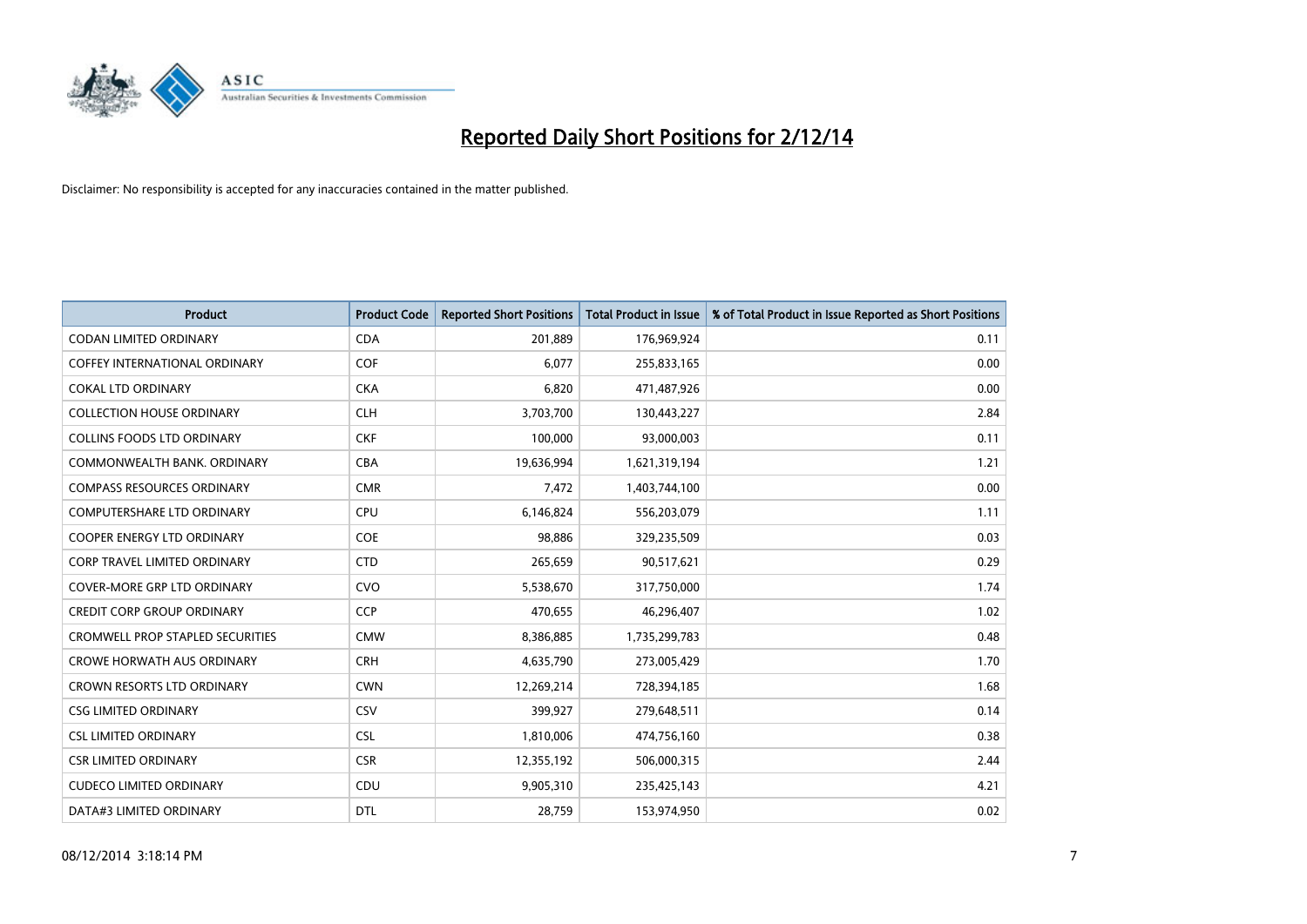

| <b>Product</b>                       | <b>Product Code</b> | <b>Reported Short Positions</b> | <b>Total Product in Issue</b> | % of Total Product in Issue Reported as Short Positions |
|--------------------------------------|---------------------|---------------------------------|-------------------------------|---------------------------------------------------------|
| <b>DECMIL GROUP LIMITED ORDINARY</b> | <b>DCG</b>          | 1,202,528                       | 168,657,794                   | 0.71                                                    |
| DEEP YELLOW LIMITED ORDINARY         | <b>DYL</b>          | 1,002                           | 1,891,494,412                 | 0.00                                                    |
| DEVINE LIMITED ORDINARY              | <b>DVN</b>          | 2,000                           | 158,730,556                   | 0.00                                                    |
| DEXUS PROPERTY GROUP STAPLED UNITS   | <b>DXS</b>          | 1,678,963                       | 905,531,797                   | 0.19                                                    |
| DICK SMITH HLDGS ORDINARY            | <b>DSH</b>          | 17,483,333                      | 236,511,364                   | 7.39                                                    |
| DISCOVERY METALS LTD ORDINARY        | <b>DML</b>          | 1,247,631                       | 644,039,581                   | 0.19                                                    |
| DOMINO PIZZA ENTERPR ORDINARY        | <b>DMP</b>          | 1,297,854                       | 86,160,773                    | 1.51                                                    |
| DONACO INTERNATIONAL ORDINARY        | <b>DNA</b>          | 7,186,103                       | 461,278,352                   | 1.56                                                    |
| DORAY MINERALS LTD ORDINARY          | <b>DRM</b>          | 145,570                         | 165,834,256                   | 0.09                                                    |
| DOWNER EDI LIMITED ORDINARY          | <b>DOW</b>          | 25,933,684                      | 435,399,975                   | 5.96                                                    |
| DRILLSEARCH ENERGY ORDINARY          | <b>DLS</b>          | 16,784,360                      | 461,101,450                   | 3.64                                                    |
| DUET GROUP STAPLED US PROHIBIT.      | <b>DUE</b>          | 16,119,728                      | 1,327,719,444                 | 1.21                                                    |
| DULUXGROUP LIMITED ORDINARY          | <b>DLX</b>          | 5,254,129                       | 383,503,942                   | 1.37                                                    |
| ECHO ENTERTAINMENT ORDINARY          | <b>EGP</b>          | 7,733,825                       | 825,672,730                   | 0.94                                                    |
| <b>ELDERS LIMITED ORDINARY</b>       | <b>ELD</b>          | 17,651,018                      | 837,232,507                   | 2.11                                                    |
| ELEMENTAL MINERALS ORDINARY          | <b>ELM</b>          | 94,536                          | 381,850,877                   | 0.02                                                    |
| <b>EMECO HOLDINGS ORDINARY</b>       | <b>EHL</b>          | 8,307,530                       | 599,675,707                   | 1.39                                                    |
| ENERGY RESOURCES ORDINARY 'A'        | <b>ERA</b>          | 11,731,654                      | 517,725,062                   | 2.27                                                    |
| <b>ENERGY WORLD CORPOR, ORDINARY</b> | <b>EWC</b>          | 46,970,934                      | 1,734,166,672                 | 2.71                                                    |
| <b>ENSOGO LIMITED ORDINARY</b>       | E88                 | 49,999                          | 426,069,834                   | 0.01                                                    |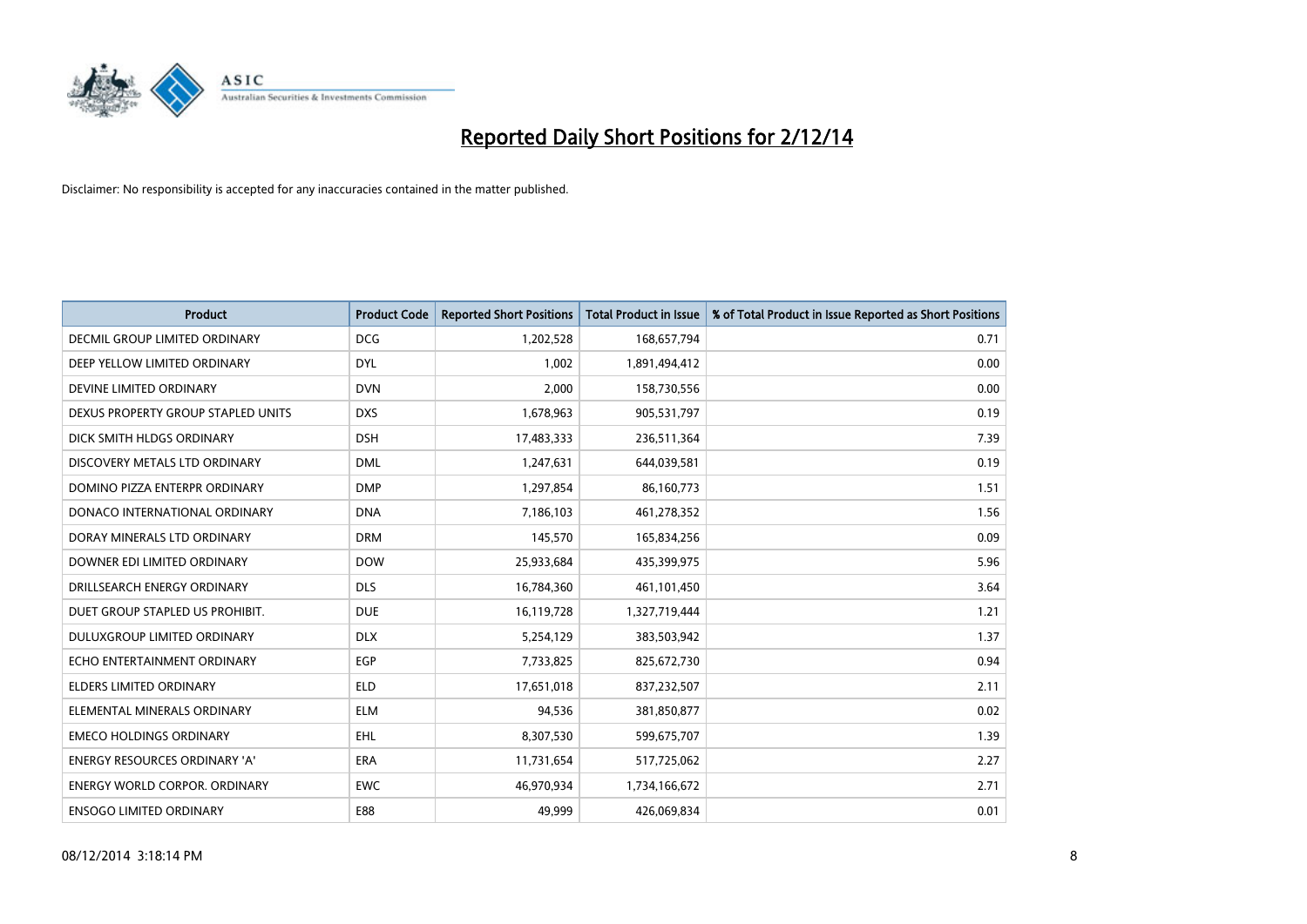

| <b>Product</b>                         | <b>Product Code</b> | <b>Reported Short Positions</b> | <b>Total Product in Issue</b> | % of Total Product in Issue Reported as Short Positions |
|----------------------------------------|---------------------|---------------------------------|-------------------------------|---------------------------------------------------------|
| EQUATORIAL RES LTD ORDINARY            | EQX                 | 33                              | 122,185,353                   | 0.00                                                    |
| EQUITY TRUSTEES ORDINARY               | EQT                 | 31,633                          | 19,269,445                    | 0.16                                                    |
| ERM POWER LIMITED ORDINARY             | <b>EPW</b>          | 1,065,523                       | 241,477,698                   | 0.44                                                    |
| EVOLUTION MINING LTD ORDINARY          | <b>EVN</b>          | 52,343,820                      | 714,921,647                   | 7.32                                                    |
| FAIRFAX MEDIA LTD ORDINARY             | <b>FXI</b>          | 57,356,787                      | 2,351,955,725                 | 2.44                                                    |
| <b>FANTASTIC HOLDINGS ORDINARY</b>     | <b>FAN</b>          | 14,651                          | 103,257,398                   | 0.01                                                    |
| <b>FAR LTD ORDINARY</b>                | <b>FAR</b>          | 16,856,093                      | 3,126,808,427                 | 0.54                                                    |
| FEDERATION CNTRES ORD/UNIT STAPLED SEC | <b>FDC</b>          | 1,456,649                       | 1,427,641,565                 | 0.10                                                    |
| FINBAR GROUP LIMITED ORDINARY          | <b>FRI</b>          | 283                             | 228,720,815                   | 0.00                                                    |
| FISHER & PAYKEL H. ORDINARY            | <b>FPH</b>          | 28,929                          | 556,663,460                   | 0.01                                                    |
| FLEETWOOD CORP ORDINARY                | <b>FWD</b>          | 1,473,462                       | 60,679,412                    | 2.43                                                    |
| FLETCHER BUILDING ORDINARY             | <b>FBU</b>          | 2,443,374                       | 687,854,788                   | 0.36                                                    |
| FLEXIGROUP LIMITED ORDINARY            | FXL                 | 7,658,331                       | 304,096,060                   | 2.52                                                    |
| FLIGHT CENTRE TRAVEL ORDINARY          | <b>FLT</b>          | 6,989,129                       | 100,712,408                   | 6.94                                                    |
| FLINDERS MINES LTD ORDINARY            | <b>FMS</b>          | 65,000                          | 2,714,328,936                 | 0.00                                                    |
| <b>FOCUS MINERALS LTD ORDINARY</b>     | <b>FML</b>          | 12,331,847                      | 9,137,375,877                 | 0.13                                                    |
| <b>FOLKESTONE EDU TRUST UNITS</b>      | <b>FET</b>          | 1,942,085                       | 205,992,922                   | 0.94                                                    |
| FONTERRA SHARE FUND ORDINARY UNITS     | <b>FSF</b>          | 109,403                         | 120,626,791                   | 0.09                                                    |
| FORTESCUE METALS GRP ORDINARY          | <b>FMG</b>          | 289,909,186                     | 3,113,798,151                 | 9.31                                                    |
| FREEDOM FOOD LTD ORDINARY              | <b>FNP</b>          | 58,649                          | 152,689,663                   | 0.04                                                    |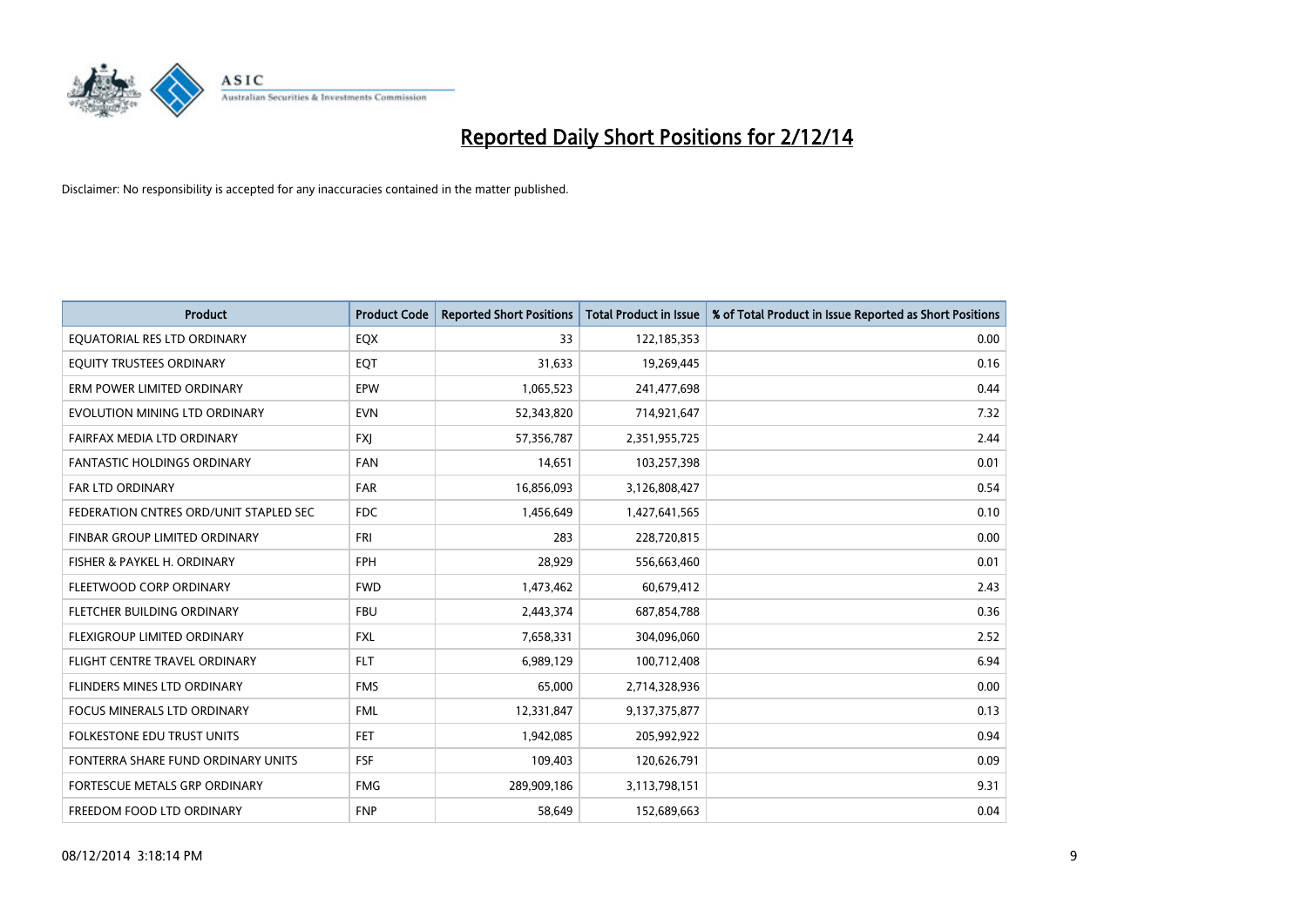

| <b>Product</b>                             | <b>Product Code</b> | <b>Reported Short Positions</b> | <b>Total Product in Issue</b> | % of Total Product in Issue Reported as Short Positions |
|--------------------------------------------|---------------------|---------------------------------|-------------------------------|---------------------------------------------------------|
| <b>FUNTASTIC LIMITED ORDINARY</b>          | <b>FUN</b>          | 370,000                         | 669,869,723                   | 0.06                                                    |
| <b>G.U.D. HOLDINGS ORDINARY</b>            | GUD                 | 2,778,711                       | 70,939,492                    | 3.92                                                    |
| <b>G8 EDUCATION LIMITED ORDINARY</b>       | <b>GEM</b>          | 10,068,453                      | 353,691,630                   | 2.85                                                    |
| <b>GALAXY RESOURCES ORDINARY</b>           | GXY                 | 1,436,403                       | 1,064,511,169                 | 0.13                                                    |
| <b>GBST HOLDINGS., ORDINARY</b>            | GBT                 | 10,381                          | 66,561,725                    | 0.02                                                    |
| <b>GDI PROPERTY GRP STAPLED SECURITIES</b> | <b>GDI</b>          | 385,493                         | 567,575,025                   | 0.07                                                    |
| <b>GENESIS ENERGY LTD ORDINARY</b>         | <b>GNE</b>          | 1,000                           | 1,000,000,000                 | 0.00                                                    |
| <b>GENETIC TECHNOLOGIES ORDINARY</b>       | GTG                 | 751,620                         | 778,689,862                   | 0.10                                                    |
| <b>GENTRACK GROUP LTD ORDINARY</b>         | <b>GTK</b>          | 2,140                           | 72,699,510                    | 0.00                                                    |
| <b>GENWORTH MORTGAGE ORDINARY</b>          | <b>GMA</b>          | 8,669,696                       | 650,000,000                   | 1.33                                                    |
| <b>GEODYNAMICS LIMITED ORDINARY</b>        | GDY                 | 819                             | 435,880,130                   | 0.00                                                    |
| <b>GINDALBIE METALS LTD ORDINARY</b>       | GBG                 | 34,546,872                      | 1,495,306,811                 | 2.31                                                    |
| <b>GOLD ROAD RES LTD ORDINARY</b>          | GOR                 | 2,343,494                       | 593,456,822                   | 0.39                                                    |
| <b>GOODMAN FIELDER, ORDINARY</b>           | GFF                 | 5,791,784                       | 1,955,559,207                 | 0.30                                                    |
| <b>GOODMAN GROUP STAPLED</b>               | <b>GMG</b>          | 9,726,628                       | 1,745,460,061                 | 0.56                                                    |
| <b>GPT GROUP STAPLED SEC.</b>              | <b>GPT</b>          | 3,978,447                       | 1,685,460,955                 | 0.24                                                    |
| <b>GRAINCORP LIMITED A CLASS ORDINARY</b>  | <b>GNC</b>          | 14,008,021                      | 228,855,628                   | 6.12                                                    |
| <b>GRANGE RESOURCES. ORDINARY</b>          | GRR                 | 8,675,063                       | 1,157,097,869                 | 0.75                                                    |
| <b>GREENCROSS LIMITED ORDINARY</b>         | <b>GXL</b>          | 2,810,345                       | 111,447,503                   | 2.52                                                    |
| <b>GREENLAND MIN EN LTD ORDINARY</b>       | GGG                 | 352,115                         | 669,389,552                   | 0.05                                                    |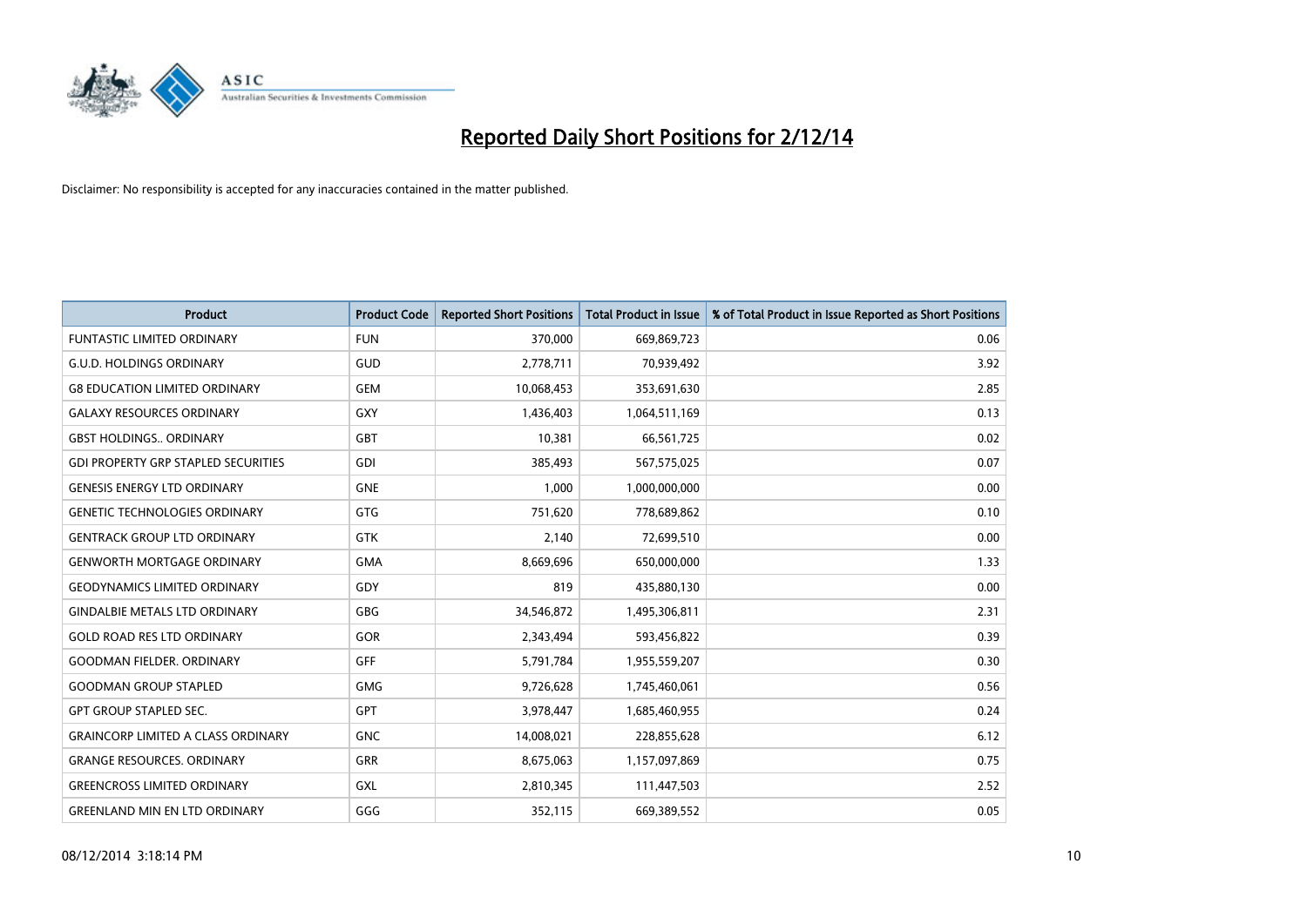

| <b>Product</b>                                   | <b>Product Code</b> | <b>Reported Short Positions</b> | <b>Total Product in Issue</b> | % of Total Product in Issue Reported as Short Positions |
|--------------------------------------------------|---------------------|---------------------------------|-------------------------------|---------------------------------------------------------|
| GREENLAND MIN EN LTD RIGHTS 26-JUN-14            | GGGR                | 3.842                           | 88,685,050                    | 0.00                                                    |
| <b>GROWTHPOINT PROPERTY ORD/UNIT STAPLED SEC</b> | GOZ                 | 736,521                         | 554,602,697                   | 0.13                                                    |
| <b>GRYPHON MINERALS LTD ORDINARY</b>             | GRY                 | 2,435,099                       | 401,185,424                   | 0.61                                                    |
| <b>GUILDFORD COAL LTD ORDINARY</b>               | <b>GUF</b>          | 77,890                          | 917,612,681                   | 0.01                                                    |
| <b>GWA GROUP LTD ORDINARY</b>                    | <b>GWA</b>          | 14,706,318                      | 306,533,770                   | 4.80                                                    |
| HANSEN TECHNOLOGIES ORDINARY                     | <b>HSN</b>          | 8,421                           | 163,214,381                   | 0.01                                                    |
| <b>HARVEY NORMAN ORDINARY</b>                    | <b>HVN</b>          | 43,240,313                      | 1,062,316,784                 | 4.07                                                    |
| <b>HARVEY NORMAN RIGHTS 08-DEC-14</b>            | <b>HVNR</b>         | 624,619                         | 48,287,127                    | 1.29                                                    |
| HEALTHSCOPE LIMITED. ORDINARY                    | <b>HSO</b>          | 19,661,618                      | 1,732,094,838                 | 1.14                                                    |
| <b>HENDERSON GROUP CDI 1:1</b>                   | <b>HGG</b>          | 5,534,386                       | 773,175,573                   | 0.72                                                    |
| HFA HOLDINGS LIMITED ORDINARY                    | <b>HFA</b>          | 3,809                           | 162,147,897                   | 0.00                                                    |
| <b>HIGHLANDS PACIFIC ORDINARY</b>                | <b>HIG</b>          | 3,153                           | 918,694,336                   | 0.00                                                    |
| HILLGROVE RES LTD ORDINARY                       | <b>HGO</b>          | 96,258                          | 147,711,123                   | 0.07                                                    |
| <b>HILLS LTD ORDINARY</b>                        | HIL                 | 1,386,355                       | 231,985,526                   | 0.60                                                    |
| HORIZON OIL LIMITED ORDINARY                     | <b>HZN</b>          | 36,440,070                      | 1,301,981,265                 | 2.80                                                    |
| HOTEL PROPERTY STAPLED                           | <b>HPI</b>          | 102,099                         | 146, 105, 439                 | 0.07                                                    |
| HUON AQUACULTURE GRP ORDINARY                    | <b>HUO</b>          | 905,261                         | 87,337,207                    | 1.04                                                    |
| <b>ICAR ASIA LTD ORDINARY</b>                    | ICQ                 | 428,645                         | 212,288,846                   | 0.20                                                    |
| <b>ICON ENERGY LIMITED ORDINARY</b>              | ICN                 | 100,000                         | 615,774,351                   | 0.02                                                    |
| <b>IINET LIMITED ORDINARY</b>                    | <b>IIN</b>          | 7,760,176                       | 162, 163, 526                 | 4.79                                                    |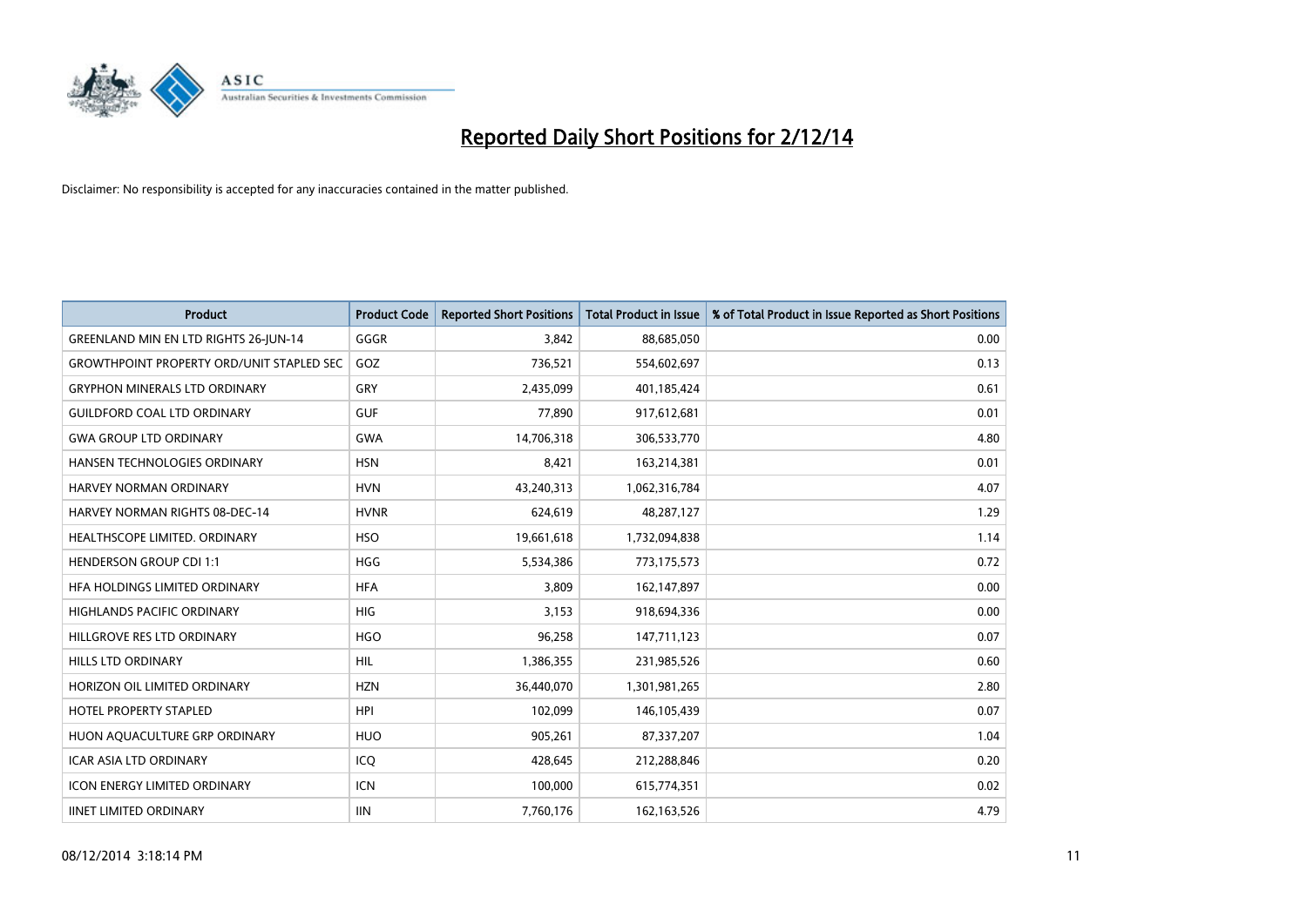

| <b>Product</b>                                | <b>Product Code</b> | <b>Reported Short Positions</b> | <b>Total Product in Issue</b> | % of Total Product in Issue Reported as Short Positions |
|-----------------------------------------------|---------------------|---------------------------------|-------------------------------|---------------------------------------------------------|
| <b>ILUKA RESOURCES ORDINARY</b>               | ILU                 | 27,131,805                      | 418,700,517                   | 6.48                                                    |
| <b>IMDEX LIMITED ORDINARY</b>                 | <b>IMD</b>          | 2,764,740                       | 216,203,136                   | 1.28                                                    |
| IMF BENTHAM LTD ORDINARY                      | <b>IMF</b>          | 4,658,567                       | 166,580,957                   | 2.80                                                    |
| <b>INCITEC PIVOT ORDINARY</b>                 | IPL                 | 30,551,025                      | 1,654,998,197                 | 1.85                                                    |
| <b>INDEPENDENCE GROUP ORDINARY</b>            | <b>IGO</b>          | 2,111,083                       | 234,256,573                   | 0.90                                                    |
| <b>INDOPHIL RESOURCES ORDINARY</b>            | <b>IRN</b>          | 6,810,350                       | 1,203,146,194                 | 0.57                                                    |
| <b>INDUSTRIA REIT STAPLED</b>                 | <b>IDR</b>          | 354,152                         | 125,000,001                   | 0.28                                                    |
| <b>INFIGEN ENERGY STAPLED SECURITIES</b>      | <b>IFN</b>          | 3,138,843                       | 767,887,581                   | 0.41                                                    |
| INFOMEDIA LTD ORDINARY                        | <b>IFM</b>          | 1,044,793                       | 306,954,355                   | 0.34                                                    |
| <b>INGENIA GROUP STAPLED SECURITIES</b>       | <b>INA</b>          | 7,513,148                       | 878,851,910                   | 0.85                                                    |
| <b>INSURANCE AUSTRALIA ORDINARY</b>           | IAG                 | 11,701,113                      | 2,341,618,048                 | 0.50                                                    |
| <b>INTREPID MINES ORDINARY</b>                | IAU                 | 6,340,669                       | 557,766,065                   | 1.14                                                    |
| <b>INVESTA OFFICE FUND STAPLED SECURITIES</b> | <b>IOF</b>          | 684.407                         | 614,047,458                   | 0.11                                                    |
| <b>INVOCARE LIMITED ORDINARY</b>              | <b>IVC</b>          | 4,215,211                       | 110,030,298                   | 3.83                                                    |
| <b>IOOF HOLDINGS LTD ORDINARY</b>             | IFL                 | 13,898,070                      | 300,133,752                   | 4.63                                                    |
| <b>IPH LIMITED ORDINARY</b>                   | <b>IPH</b>          | 548,406                         | 157,559,499                   | 0.35                                                    |
| <b>IPROPERTY GROUP LTD ORDINARY</b>           | <b>IPP</b>          | 1,892,811                       | 181,703,204                   | 1.04                                                    |
| <b>IRESS LIMITED ORDINARY</b>                 | <b>IRE</b>          | 6,004,384                       | 159,097,319                   | 3.77                                                    |
| <b>ISELECT LTD ORDINARY</b>                   | <b>ISU</b>          | 1,324,452                       | 261,489,894                   | 0.51                                                    |
| <b>ISENTIA GROUP LTD ORDINARY</b>             | <b>ISD</b>          | 365,300                         | 200,000,001                   | 0.18                                                    |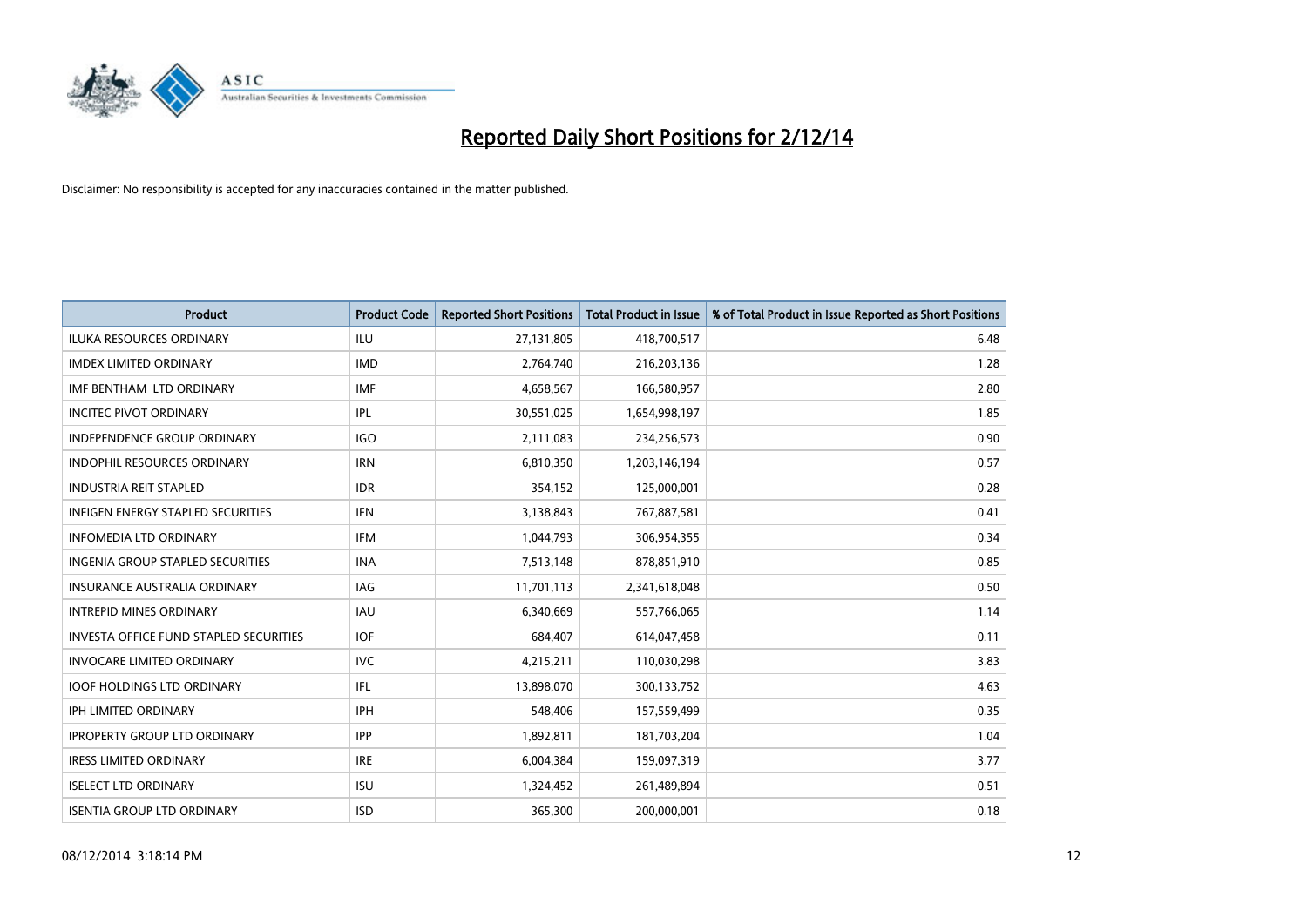

| <b>Product</b>                           | <b>Product Code</b> | <b>Reported Short Positions</b> | <b>Total Product in Issue</b> | % of Total Product in Issue Reported as Short Positions |
|------------------------------------------|---------------------|---------------------------------|-------------------------------|---------------------------------------------------------|
| <b>ISENTRIC LTD. ORDINARY</b>            | ICU                 | 86,897                          | 77,362,962                    | 0.11                                                    |
| JAMES HARDIE INDUST CHESS DEPOSITARY INT | <b>IHX</b>          | 8,018,291                       | 444,933,946                   | 1.80                                                    |
| JAPARA HEALTHCARE LT ORDINARY            | <b>IHC</b>          | 8,447,982                       | 263,046,592                   | 3.21                                                    |
| <b>JB HI-FI LIMITED ORDINARY</b>         | <b>JBH</b>          | 12,636,017                      | 98,950,309                    | 12.77                                                   |
| KAROON GAS AUSTRALIA ORDINARY            | <b>KAR</b>          | 17,905,834                      | 250,085,718                   | 7.16                                                    |
| KATHMANDU HOLD LTD ORDINARY              | <b>KMD</b>          | 3,593,659                       | 201,318,944                   | 1.79                                                    |
| <b>KBL MINING LIMITED ORDINARY</b>       | <b>KBL</b>          | 1.820                           | 393,535,629                   | 0.00                                                    |
| KINGSGATE CONSOLID. ORDINARY             | <b>KCN</b>          | 25,449,701                      | 223,584,937                   | 11.38                                                   |
| KINGSROSE MINING LTD ORDINARY            | <b>KRM</b>          | 525,490                         | 358,611,493                   | 0.15                                                    |
| <b>KOGI IRON LTD ORDINARY</b>            | <b>KFE</b>          | 2,361,553                       | 376,669,836                   | 0.63                                                    |
| LEIGHTON HOLDINGS ORDINARY               | LEI                 | 5,989,886                       | 338,503,563                   | 1.77                                                    |
| LEND LEASE GROUP UNIT/ORD STAPLED        | LLC                 | 1,456,413                       | 579,596,726                   | 0.25                                                    |
| LIFESTYLE COMMUNIT, ORDINARY             | LIC                 | 16,965                          | 99,970,131                    | 0.02                                                    |
| LIQUEFIED NATURAL ORDINARY               | LNG                 | 10,649,183                      | 461,923,201                   | 2.31                                                    |
| LONESTAR RESO LTD ORDINARY               | LNR                 | 1,177,012                       | 752,187,211                   | 0.16                                                    |
| LUCAPA DIAMOND LTD ORDINARY              | <b>LOM</b>          | 26,082                          | 181,868,298                   | 0.01                                                    |
| LYNAS CORPORATION ORDINARY               | <b>LYC</b>          | 94,592,516                      | 3,370,905,034                 | 2.81                                                    |
| <b>M2 GRP LTD ORDINARY</b>               | <b>MTU</b>          | 2,923,235                       | 181,905,060                   | 1.61                                                    |
| <b>MACA LIMITED ORDINARY</b>             | <b>MLD</b>          | 604,816                         | 232,676,373                   | 0.26                                                    |
| <b>MACMAHON HOLDINGS ORDINARY</b>        | <b>MAH</b>          | 3,454,591                       | 1,261,699,966                 | 0.27                                                    |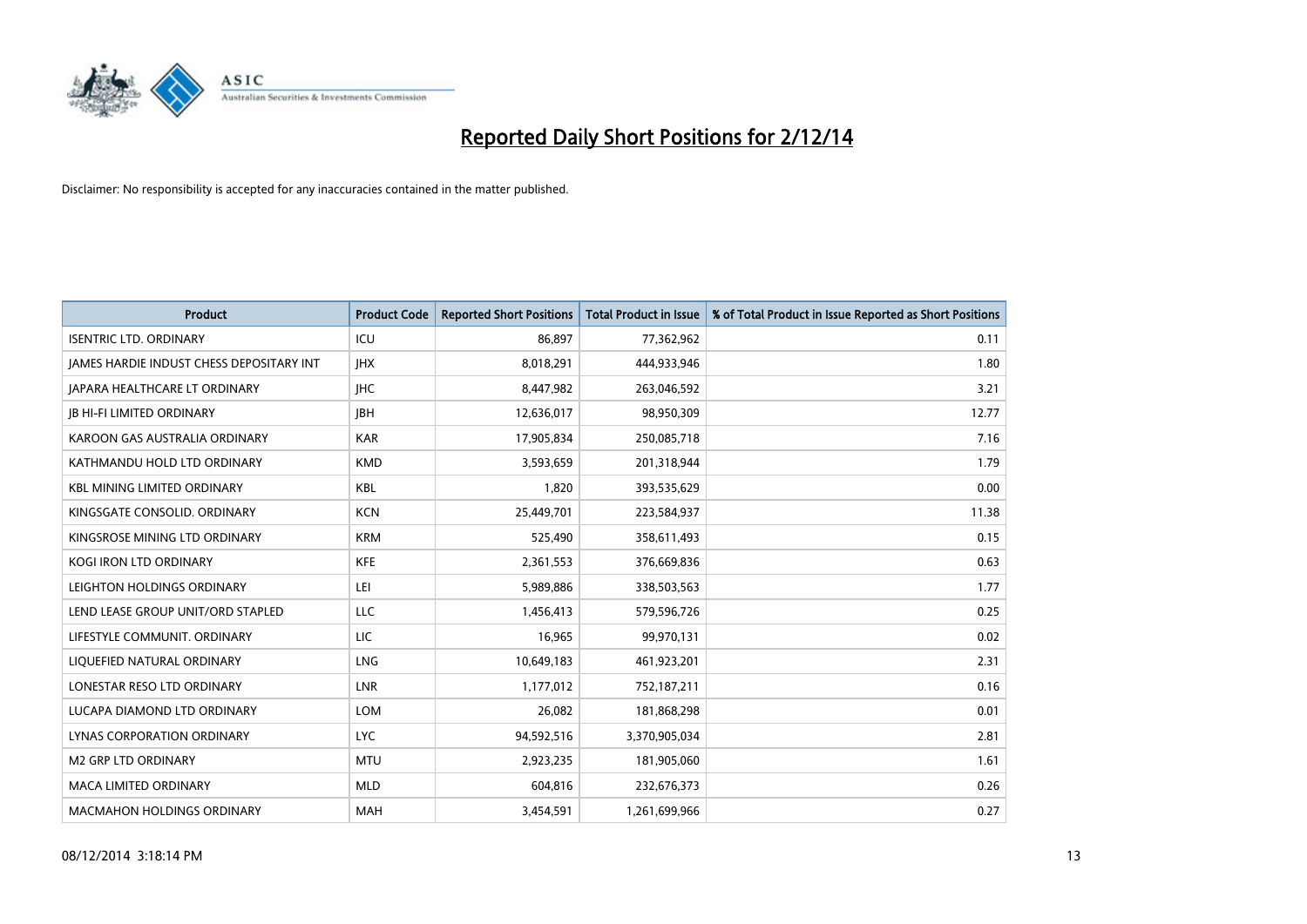

| <b>Product</b>                        | <b>Product Code</b> | <b>Reported Short Positions</b> | <b>Total Product in Issue</b> | % of Total Product in Issue Reported as Short Positions |
|---------------------------------------|---------------------|---------------------------------|-------------------------------|---------------------------------------------------------|
| MACO ATLAS ROADS GRP ORDINARY STAPLED | <b>MQA</b>          | 11,796,302                      | 511,538,852                   | 2.31                                                    |
| MACQUARIE GROUP LTD ORDINARY          | <b>MQG</b>          | 854,897                         | 321,358,070                   | 0.27                                                    |
| MAGELLAN FIN GRP LTD ORDINARY         | <b>MFG</b>          | 3,266,812                       | 159,818,691                   | 2.04                                                    |
| <b>MANTRA GROUP LTD ORDINARY</b>      | <b>MTR</b>          | 4,438,481                       | 249,471,229                   | 1.78                                                    |
| MATRIX C & E LTD ORDINARY             | <b>MCE</b>          | 2,584,788                       | 94,555,428                    | 2.73                                                    |
| <b>MAVERICK DRILLING ORDINARY</b>     | <b>MAD</b>          | 2,328,141                       | 544,321,602                   | 0.43                                                    |
| MAXITRANS INDUSTRIES ORDINARY         | <b>MXI</b>          | 14,089                          | 185,075,653                   | 0.01                                                    |
| MAYNE PHARMA LTD ORDINARY             | <b>MYX</b>          | 11,728,581                      | 587,948,337                   | 1.99                                                    |
| MCMILLAN SHAKESPEARE ORDINARY         | <b>MMS</b>          | 1,109,138                       | 77,525,801                    | 1.43                                                    |
| <b>MCPHERSON'S LTD ORDINARY</b>       | <b>MCP</b>          | 10,000                          | 96,684,407                    | 0.01                                                    |
| MEDIBANK PRIVATE LTD ORDINARY         | <b>MPL</b>          | 488,376                         | 2,754,003,240                 | 0.02                                                    |
| MEDUSA MINING LTD ORDINARY            | <b>MML</b>          | 20,395,686                      | 207,794,301                   | 9.82                                                    |
| MEO AUSTRALIA LTD ORDINARY            | <b>MEO</b>          | 411,000                         | 750,488,387                   | 0.05                                                    |
| MERIDIAN ENERGY INSTALMENT RECEIPTS   | <b>MEZCA</b>        | 200,000                         | 1,255,413,626                 | 0.02                                                    |
| <b>MERMAID MARINE ORDINARY</b>        | <b>MRM</b>          | 22,069,281                      | 368,666,221                   | 5.99                                                    |
| MESOBLAST LIMITED ORDINARY            | <b>MSB</b>          | 22,623,416                      | 324,176,029                   | 6.98                                                    |
| METALS X LIMITED DEFERRED SETTLEMENT  | <b>MLXDA</b>        | 720,068                         | 413,956,528                   | 0.17                                                    |
| METALS X LIMITED ORDINARY             | <b>MLX</b>          | 62,728                          | 1,655,826,110                 | 0.00                                                    |
| METCASH LIMITED ORDINARY              | <b>MTS</b>          | 104,180,001                     | 903,309,574                   | 11.53                                                   |
| METMINCO LIMITED ORDINARY             | <b>MNC</b>          | 32,000                          | 1,822,614,860                 | 0.00                                                    |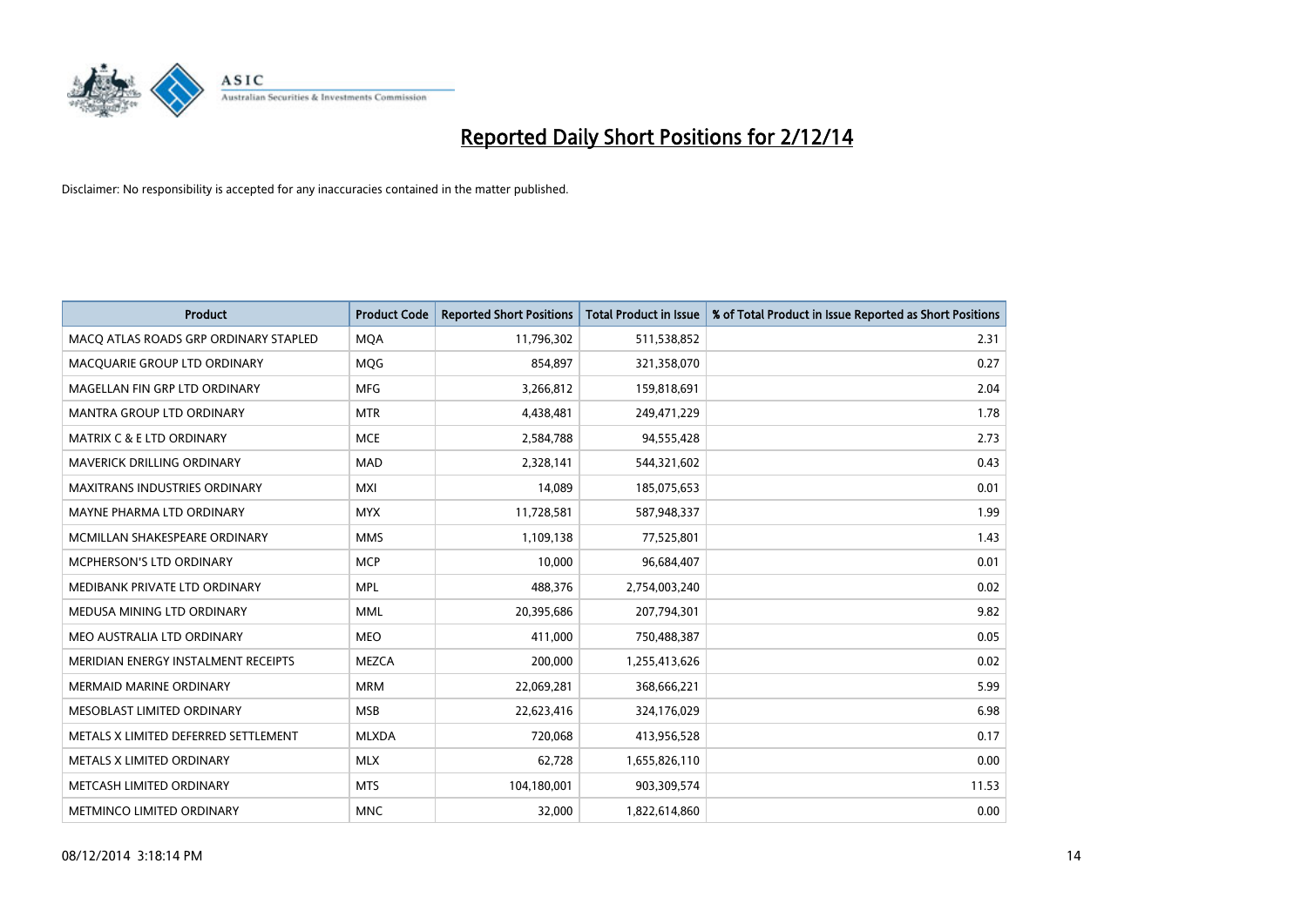

| <b>Product</b>                    | <b>Product Code</b> | <b>Reported Short Positions</b> | <b>Total Product in Issue</b> | % of Total Product in Issue Reported as Short Positions |
|-----------------------------------|---------------------|---------------------------------|-------------------------------|---------------------------------------------------------|
| MIGHTY RIVER POWER ORDINARY       | <b>MYT</b>          | 3,279,498                       | 1,400,012,517                 | 0.23                                                    |
| MINCOR RESOURCES NL ORDINARY      | <b>MCR</b>          | 49,910                          | 188,208,274                   | 0.03                                                    |
| MINERAL DEPOSITS ORDINARY         | <b>MDL</b>          | 1,042,162                       | 103,676,341                   | 1.01                                                    |
| MINERAL RESOURCES. ORDINARY       | <b>MIN</b>          | 19,512,926                      | 187,270,274                   | 10.42                                                   |
| MINT WIRELESS ORDINARY            | <b>MNW</b>          | 29,688                          | 470,372,395                   | 0.01                                                    |
| MIRABELA NICKEL LTD ORDINARY      | <b>MBN</b>          | 2,012,293                       | 929,710,216                   | 0.22                                                    |
| MIRVAC GROUP STAPLED SECURITIES   | <b>MGR</b>          | 13,661,241                      | 3,697,197,370                 | 0.37                                                    |
| MOLOPO ENERGY LTD ORDINARY        | <b>MPO</b>          | 31,118                          | 248,705,730                   | 0.01                                                    |
| MONADELPHOUS GROUP ORDINARY       | <b>MND</b>          | 7,249,983                       | 92,998,380                    | 7.80                                                    |
| MONASH IVF GROUP LTD ORDINARY     | <b>MVF</b>          | 620,500                         | 231,081,089                   | 0.27                                                    |
| MORTGAGE CHOICE LTD ORDINARY      | MOC                 | 12,725                          | 124,216,248                   | 0.01                                                    |
| <b>MOUNT GIBSON IRON ORDINARY</b> | <b>MGX</b>          | 50,038,424                      | 1,090,805,085                 | 4.59                                                    |
| MULTIPLEX SITES SITES             | <b>MXUPA</b>        | 2,599                           | 4,500,000                     | 0.06                                                    |
| MYER HOLDINGS LTD ORDINARY        | <b>MYR</b>          | 94,812,336                      | 585,689,551                   | 16.19                                                   |
| NANOSONICS LIMITED ORDINARY       | <b>NAN</b>          | 2,619,750                       | 264,332,826                   | 0.99                                                    |
| NATIONAL AUST. BANK ORDINARY      | <b>NAB</b>          | 33,897,677                      | 2,366,311,132                 | 1.43                                                    |
| NATIONAL STORAGE STAPLED          | <b>NSR</b>          | 1,728,962                       | 295,631,660                   | 0.58                                                    |
| NAVITAS LIMITED ORDINARY          | <b>NVT</b>          | 3,358,530                       | 376,037,813                   | 0.89                                                    |
| NEARMAP LTD ORDINARY              | <b>NEA</b>          | 1,835,435                       | 338,146,101                   | 0.54                                                    |
| NEON ENERGY LIMITED ORDINARY      | <b>NEN</b>          | 123,246                         | 553,037,848                   | 0.02                                                    |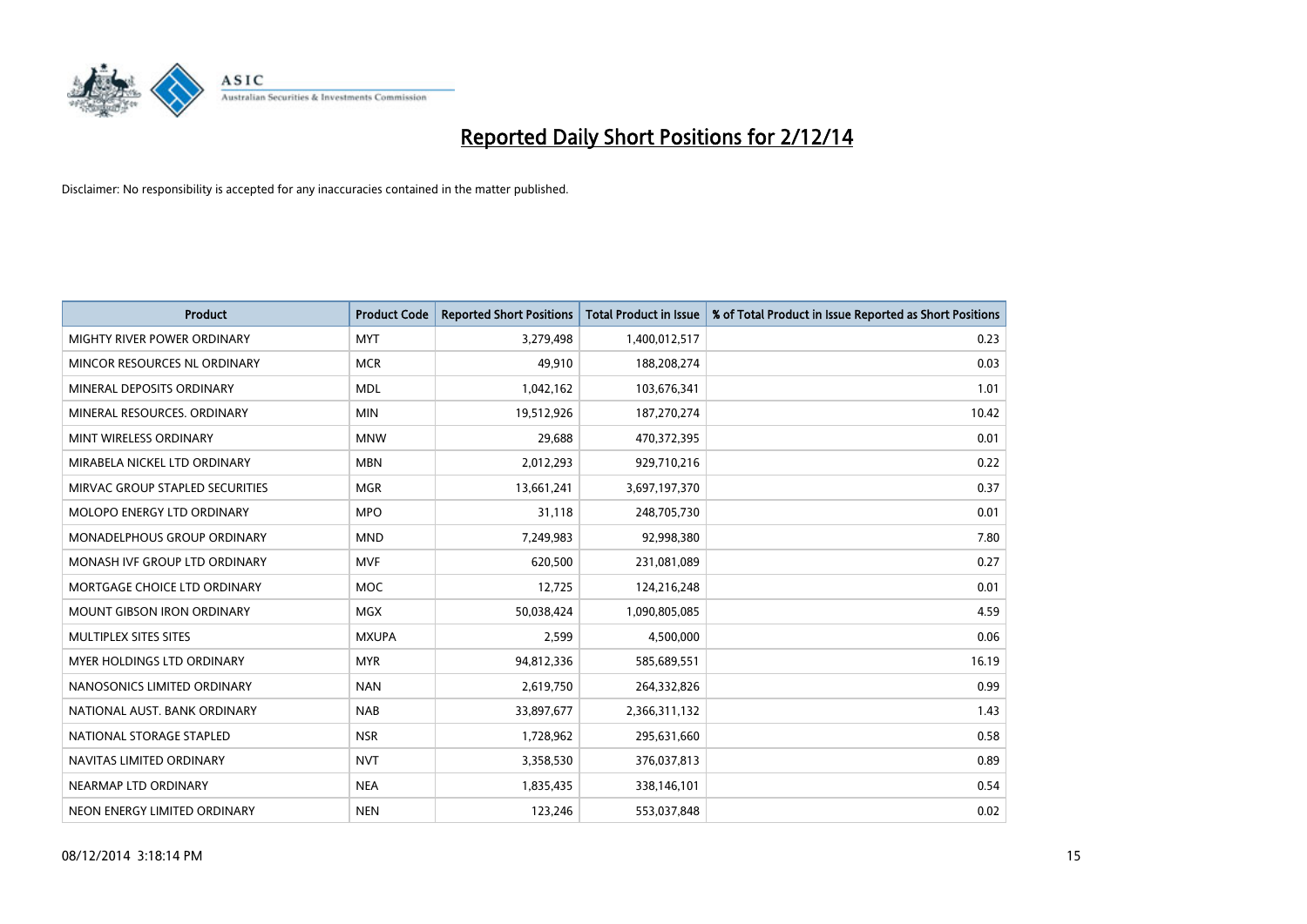

| <b>Product</b>                         | <b>Product Code</b> | <b>Reported Short Positions</b> | <b>Total Product in Issue</b> | % of Total Product in Issue Reported as Short Positions |
|----------------------------------------|---------------------|---------------------------------|-------------------------------|---------------------------------------------------------|
| NEW HOPE CORPORATION ORDINARY          | <b>NHC</b>          | 1,480,294                       | 830,999,449                   | 0.18                                                    |
| NEWCREST MINING ORDINARY               | <b>NCM</b>          | 13,654,012                      | 766,510,971                   | 1.78                                                    |
| NEWS CORP A NON-VOTING CDI             | <b>NWSLV</b>        | 36,358                          | 2,897,304                     | 1.25                                                    |
| NEWS CORP B VOTING CDI                 | <b>NWS</b>          | 2,483,460                       | 23,258,606                    | 10.68                                                   |
| NEWSAT LIMITED ORDINARY                | <b>NWT</b>          | 6,639,492                       | 643,199,841                   | 1.03                                                    |
| NEXTDC LIMITED ORDINARY                | <b>NXT</b>          | 17,341,288                      | 193,154,486                   | 8.98                                                    |
| NEXUS ENERGY LIMITED ORDINARY          | <b>NXS</b>          | 83,985                          | 1,330,219,459                 | 0.01                                                    |
| NIB HOLDINGS LIMITED ORDINARY          | <b>NHF</b>          | 2,514,509                       | 439,004,182                   | 0.57                                                    |
| NINE ENTERTAINMENT ORDINARY            | <b>NEC</b>          | 14,078,796                      | 940,295,023                   | 1.50                                                    |
| NOBLE MINERAL RES ORDINARY             | <b>NMG</b>          | 2,365,726                       | 666,397,952                   | 0.36                                                    |
| NORTHERN IRON LTD ORDINARY             | <b>NFE</b>          | 11,392                          | 484,405,314                   | 0.00                                                    |
| NORTHERN STAR ORDINARY                 | <b>NST</b>          | 19,139,224                      | 592,256,718                   | 3.23                                                    |
| NOVION PROPERTY GRP STAPLED SECURITIES | <b>NVN</b>          | 25,588,423                      | 3,050,355,727                 | 0.84                                                    |
| NRW HOLDINGS LIMITED ORDINARY          | <b>NWH</b>          | 11,316,548                      | 278,888,011                   | 4.06                                                    |
| NUFARM LIMITED ORDINARY                | <b>NUF</b>          | 6,122,159                       | 264,858,589                   | 2.31                                                    |
| NUPLEX INDUSTRIES ORDINARY             | <b>NPX</b>          | 1,000                           | 198,125,827                   | 0.00                                                    |
| OCEANAGOLD CORP. CHESS DEPOSITARY INT  | <b>OGC</b>          | 1,934,401                       | 301,520,186                   | 0.64                                                    |
| OIL SEARCH LTD ORDINARY                | OSH                 | 11,882,345                      | 1,522,692,587                 | 0.78                                                    |
| OM HOLDINGS LIMITED ORDINARY           | OMH                 | 58,082                          | 733,423,337                   | 0.01                                                    |
| ORICA LIMITED ORDINARY                 | ORI                 | 22,881,777                      | 372,743,291                   | 6.14                                                    |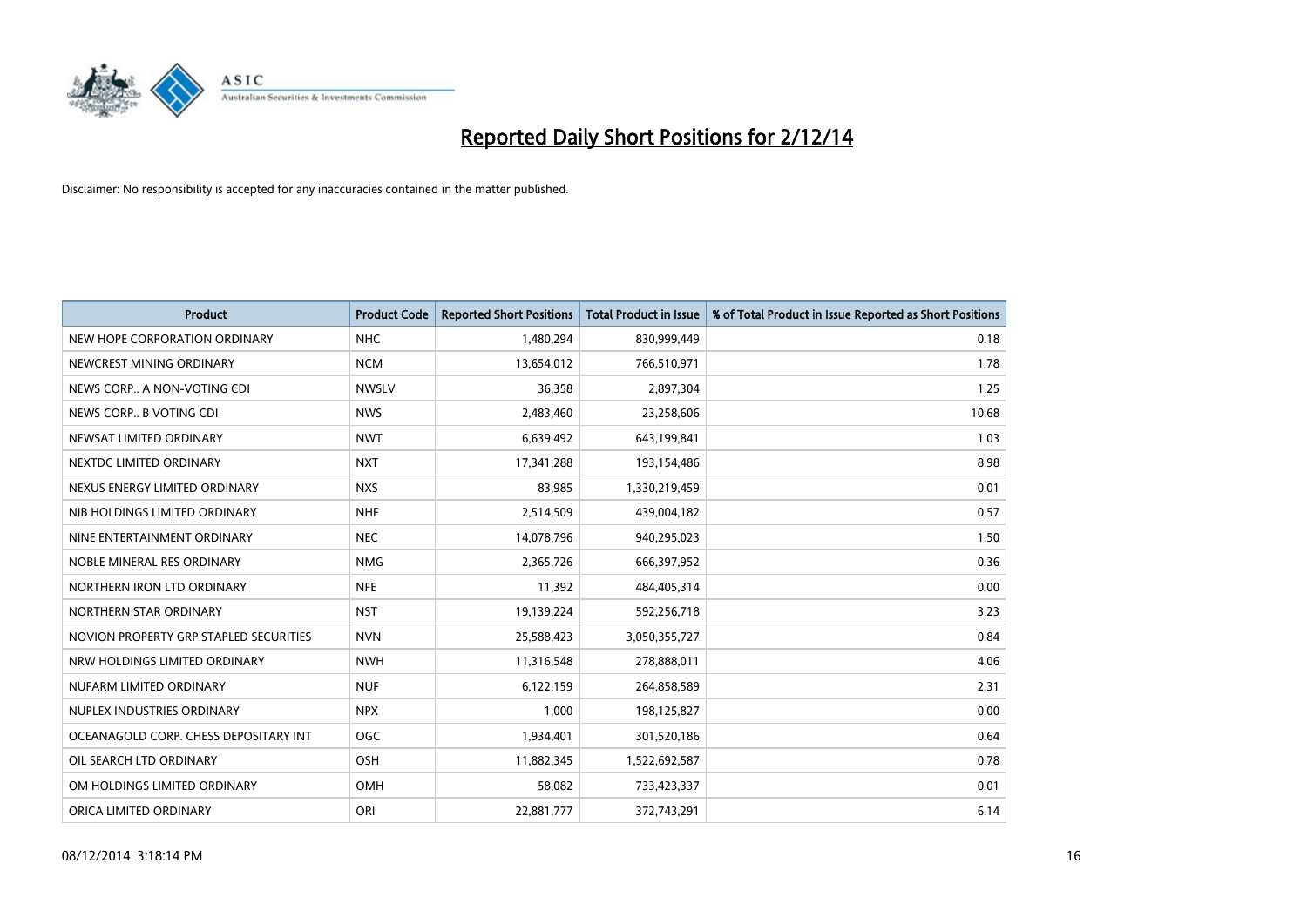

| <b>Product</b>                | <b>Product Code</b> | <b>Reported Short Positions</b> | <b>Total Product in Issue</b> | % of Total Product in Issue Reported as Short Positions |
|-------------------------------|---------------------|---------------------------------|-------------------------------|---------------------------------------------------------|
| ORIGIN ENERGY ORDINARY        | <b>ORG</b>          | 9,614,622                       | 1,106,307,961                 | 0.87                                                    |
| OROCOBRE LIMITED ORDINARY     | <b>ORE</b>          | 2,862,213                       | 132,041,911                   | 2.17                                                    |
| ORORA LIMITED ORDINARY        | <b>ORA</b>          | 5,414,448                       | 1,206,684,923                 | 0.45                                                    |
| OROTONGROUP LIMITED ORDINARY  | ORL                 | 257,849                         | 40,880,902                    | 0.63                                                    |
| OZ MINERALS ORDINARY          | OZL                 | 6,831,202                       | 303,470,022                   | 2.25                                                    |
| OZFOREX GROUP LTD ORDINARY    | <b>OFX</b>          | 9,056,044                       | 240,000,000                   | 3.77                                                    |
| PACIFIC BRANDS ORDINARY       | <b>PBG</b>          | 76,648,261                      | 917,226,291                   | 8.36                                                    |
| PACT GROUP HLDGS LTD ORDINARY | <b>PGH</b>          | 2,527,444                       | 294,097,961                   | 0.86                                                    |
| PALADIN ENERGY LTD ORDINARY   | <b>PDN</b>          | 125,973,505                     | 965,752,118                   | 13.04                                                   |
| PANAUST LIMITED ORDINARY      | <b>PNA</b>          | 883,358                         | 636,599,496                   | 0.14                                                    |
| PANORAMA SYNERGY LTD ORDINARY | <b>PSY</b>          | 26,067                          | 493,403,798                   | 0.01                                                    |
| PANORAMIC RESOURCES ORDINARY  | PAN                 | 247,820                         | 322,275,824                   | 0.08                                                    |
| PANTERRA GOLD LTD ORDINARY    | PGI                 | $\mathbf{1}$                    | 846,215,609                   | 0.00                                                    |
| PAPERLINX LIMITED ORDINARY    | <b>PPX</b>          | 46,257                          | 665, 181, 261                 | 0.01                                                    |
| PATTIES FOODS LTD ORDINARY    | PFL                 | 9,001                           | 139,144,338                   | 0.01                                                    |
| PEET LIMITED ORDINARY         | <b>PPC</b>          | 52,774                          | 474,623,750                   | 0.01                                                    |
| PENINSULA ENERGY LTD ORDINARY | <b>PEN</b>          | 4,000,000                       | 3,438,262,720                 | 0.12                                                    |
| PERPETUAL LIMITED ORDINARY    | PPT                 | 1,180,283                       | 46,574,426                    | 2.53                                                    |
| PERSEUS MINING LTD ORDINARY   | PRU                 | 22,418,670                      | 526,656,401                   | 4.26                                                    |
| PHARMAXIS LTD ORDINARY        | <b>PXS</b>          | 501,000                         | 310,120,349                   | 0.16                                                    |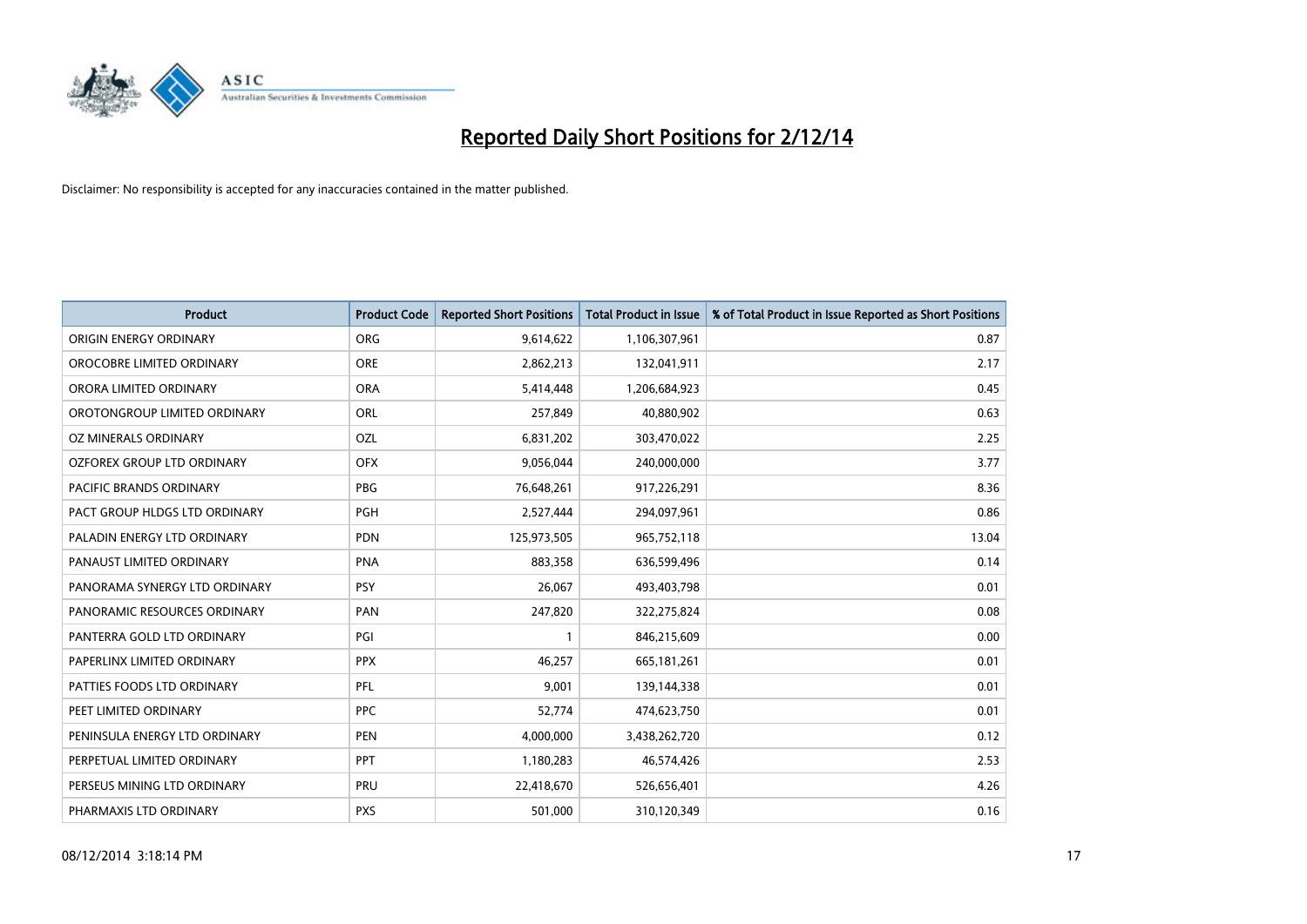

| <b>Product</b>                 | <b>Product Code</b> | <b>Reported Short Positions</b> | <b>Total Product in Issue</b> | % of Total Product in Issue Reported as Short Positions |
|--------------------------------|---------------------|---------------------------------|-------------------------------|---------------------------------------------------------|
| PHOSPHAGENICS LTD. ORDINARY    | POH                 | 43,750                          | 1,261,965,957                 | 0.00                                                    |
| PLATINUM ASSET ORDINARY        | <b>PTM</b>          | 2,237,208                       | 581,041,982                   | 0.39                                                    |
| PLATINUM AUSTRALIA ORDINARY    | <b>PLA</b>          | 836,127                         | 504,968,043                   | 0.17                                                    |
| PLATINUM CAPITAL LTD ORDINARY  | <b>PMC</b>          | 26,447                          | 232,190,254                   | 0.01                                                    |
| PMP LIMITED ORDINARY           | <b>PMP</b>          | 27,581                          | 323,781,124                   | 0.01                                                    |
| POSEIDON NICK LTD ORDINARY     | <b>POS</b>          | 2,489,779                       | 605,549,910                   | 0.41                                                    |
| PRANA BIOTECHNOLOGY ORDINARY   | <b>PBT</b>          | 2,621,750                       | 488,936,960                   | 0.54                                                    |
| PREMIER INVESTMENTS ORDINARY   | <b>PMV</b>          | 299,205                         | 155,900,075                   | 0.19                                                    |
| PRIMA BIOMED LTD ORDINARY      | <b>PRR</b>          | 132,361                         | 1,271,465,443                 | 0.01                                                    |
| PRIMARY HEALTH CARE ORDINARY   | <b>PRY</b>          | 31,269,857                      | 512,130,550                   | 6.11                                                    |
| PRIME MEDIA GRP LTD ORDINARY   | PRT                 | 1,273,847                       | 366,330,303                   | 0.35                                                    |
| PROGRAMMED ORDINARY            | <b>PRG</b>          | 231,149                         | 118,651,911                   | 0.19                                                    |
| PURA VIDA ENERGY NL ORDINARY   | <b>PVD</b>          | 342,805                         | 130,130,698                   | 0.26                                                    |
| <b>QANTAS AIRWAYS ORDINARY</b> | QAN                 | 8,665,905                       | 2,196,330,250                 | 0.39                                                    |
| OBE INSURANCE GROUP ORDINARY   | <b>OBE</b>          | 18,150,878                      | 1,364,945,301                 | 1.33                                                    |
| QUBE HOLDINGS LTD ORDINARY     | <b>QUB</b>          | 5,259,819                       | 1,054,428,076                 | 0.50                                                    |
| RAMSAY HEALTH CARE ORDINARY    | <b>RHC</b>          | 465,033                         | 202,081,252                   | 0.23                                                    |
| RCG CORPORATION LTD ORDINARY   | <b>RCG</b>          | 391,956                         | 263,808,625                   | 0.15                                                    |
| <b>RCR TOMLINSON ORDINARY</b>  | <b>RCR</b>          | 387,048                         | 139,000,806                   | 0.28                                                    |
| <b>REA GROUP ORDINARY</b>      | <b>REA</b>          | 2,438,424                       | 131,714,699                   | 1.85                                                    |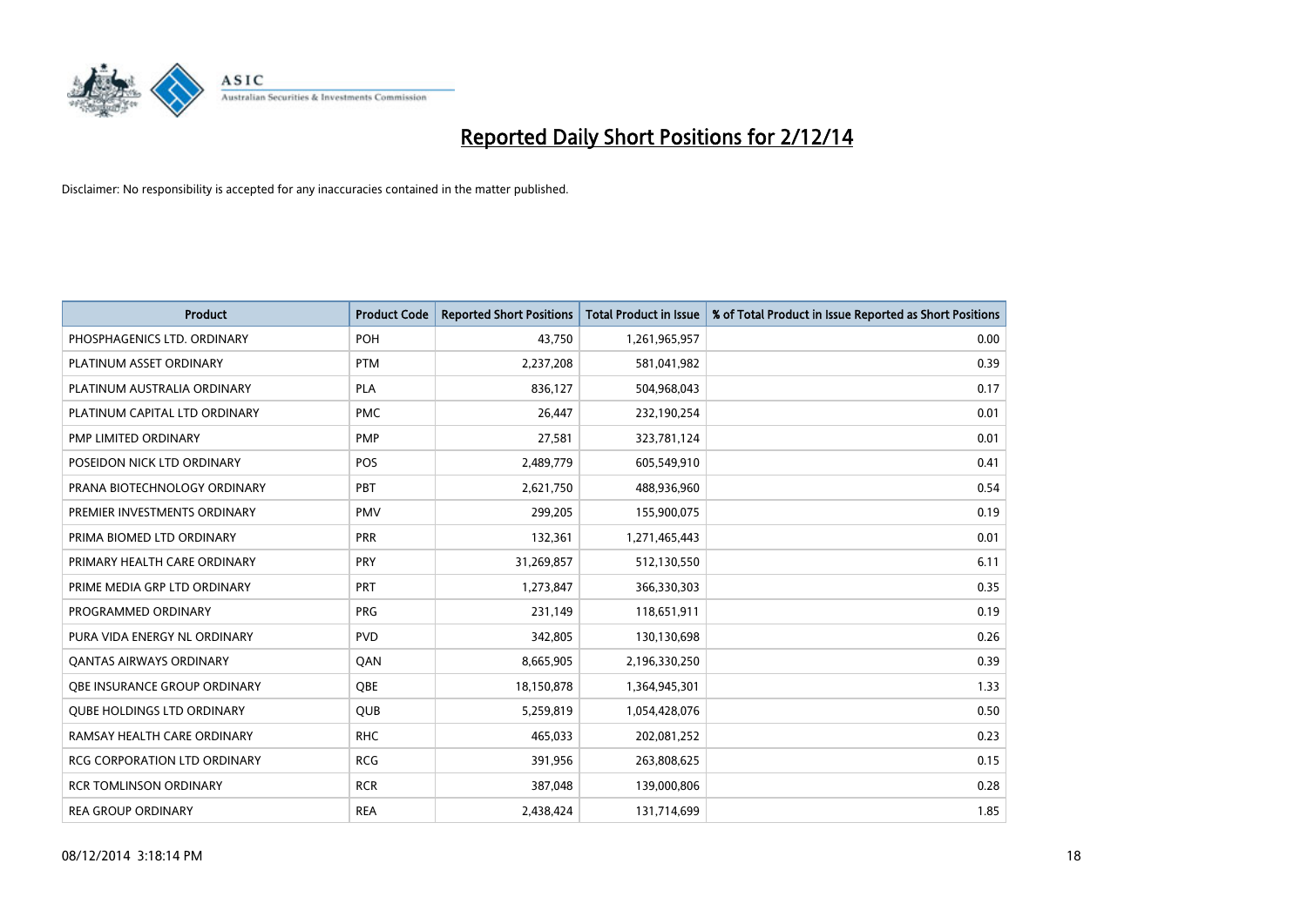

| Product                           | <b>Product Code</b> | <b>Reported Short Positions</b> | <b>Total Product in Issue</b> | % of Total Product in Issue Reported as Short Positions |
|-----------------------------------|---------------------|---------------------------------|-------------------------------|---------------------------------------------------------|
| RECALL HOLDINGS LTD ORDINARY      | <b>REC</b>          | 4,046,663                       | 313,149,677                   | 1.29                                                    |
| RECKON LIMITED ORDINARY           | <b>RKN</b>          | 1,410,991                       | 112,084,762                   | 1.26                                                    |
| RED 5 LIMITED ORDINARY            | <b>RED</b>          | 174,740                         | 759,451,008                   | 0.02                                                    |
| <b>RED FORK ENERGY ORDINARY</b>   | <b>RFE</b>          | 112,160                         | 501,051,719                   | 0.02                                                    |
| REDBANK ENERGY LTD ORDINARY       | <b>AEJ</b>          | 13                              | 786,287                       | 0.00                                                    |
| REED RESOURCES LTD ORDINARY       | <b>RDR</b>          | 2,000                           | 499,453,895                   | 0.00                                                    |
| REEF CASINO TRUST UNITS           | <b>RCT</b>          | 20,000                          | 49,061,036                    | 0.04                                                    |
| REGIONAL EXPRESS ORDINARY         | <b>REX</b>          | 49,859                          | 110,154,375                   | 0.05                                                    |
| REGIS HEALTHCARE LTD ORDINARY     | <b>REG</b>          | 870,138                         | 300, 345, 797                 | 0.29                                                    |
| <b>REGIS RESOURCES ORDINARY</b>   | <b>RRL</b>          | 55,454,698                      | 499,781,595                   | 11.10                                                   |
| RESMED INC CDI 10:1               | <b>RMD</b>          | 35,855,362                      | 1,397,522,030                 | 2.57                                                    |
| <b>RESOLUTE MINING ORDINARY</b>   | <b>RSG</b>          | 18,724,675                      | 641,189,223                   | 2.92                                                    |
| RESOURCE GENERATION ORDINARY      | <b>RES</b>          | 1,220                           | 581,380,338                   | 0.00                                                    |
| <b>RETAIL FOOD GROUP ORDINARY</b> | <b>RFG</b>          | 5,236,403                       | 154,379,893                   | 3.39                                                    |
| REX MINERALS LIMITED ORDINARY     | <b>RXM</b>          | 1,066,200                       | 220,519,784                   | 0.48                                                    |
| RIO TINTO LIMITED ORDINARY        | <b>RIO</b>          | 6,579,019                       | 435,758,720                   | 1.51                                                    |
| ROC OIL COMPANY ORDINARY          | <b>ROC</b>          | 610,434                         | 687,618,400                   | 0.09                                                    |
| ROX RESOURCES ORDINARY            | <b>RXL</b>          | 5,523,255                       | 849,673,095                   | 0.65                                                    |
| ROYAL WOLF HOLDINGS ORDINARY      | <b>RWH</b>          | 212,781                         | 100,387,052                   | 0.21                                                    |
| RURALCO HOLDINGS ORDINARY         | <b>RHL</b>          | 19,647                          | 77,291,069                    | 0.03                                                    |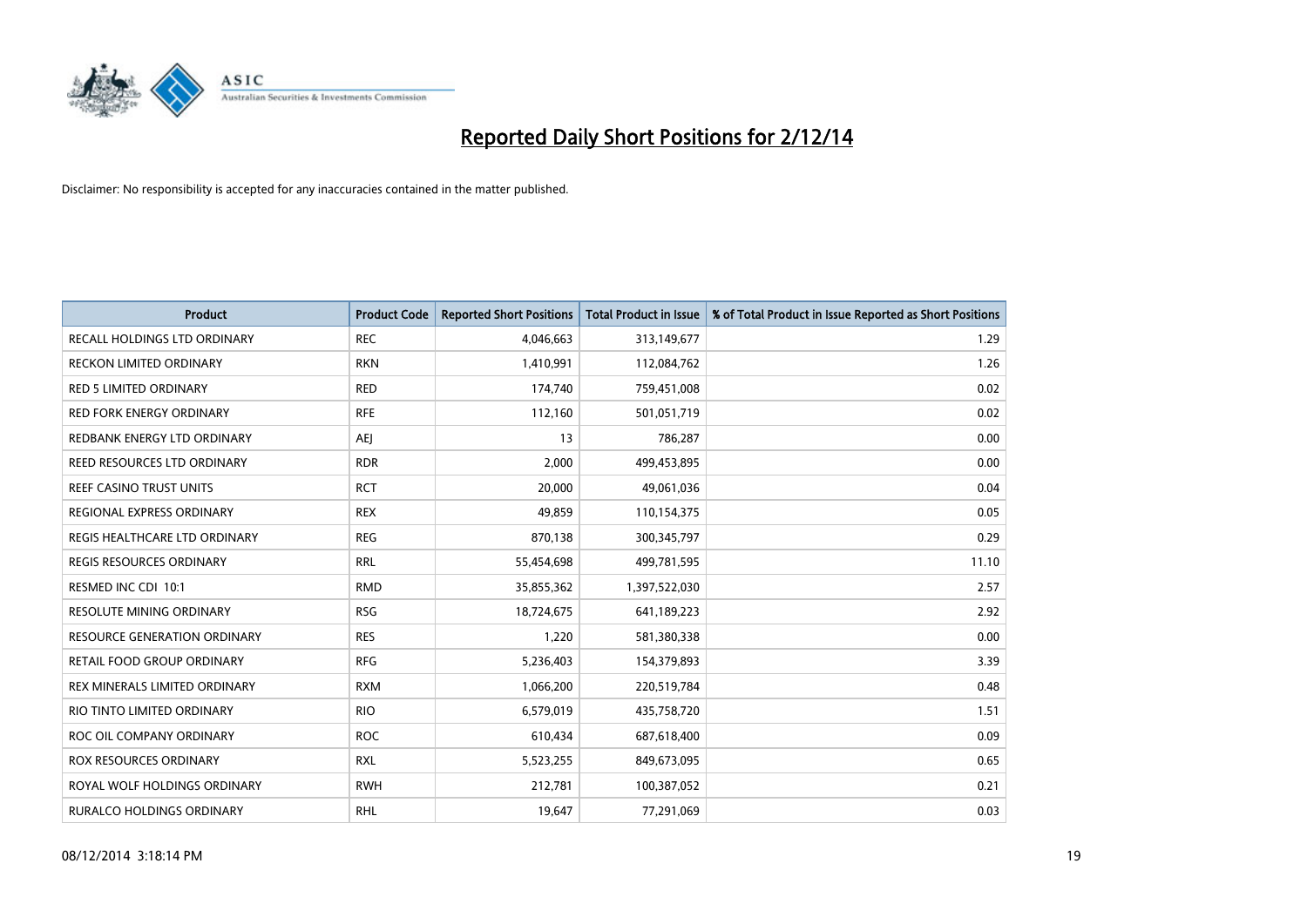

| <b>Product</b>                        | <b>Product Code</b> | <b>Reported Short Positions</b> | <b>Total Product in Issue</b> | % of Total Product in Issue Reported as Short Positions |
|---------------------------------------|---------------------|---------------------------------|-------------------------------|---------------------------------------------------------|
| <b>RXP SERVICES LTD ORDINARY</b>      | <b>RXP</b>          | 40,000                          | 136,080,420                   | 0.03                                                    |
| SAI GLOBAL LIMITED ORDINARY           | SAI                 | 783,551                         | 211,761,727                   | 0.37                                                    |
| SALMAT LIMITED ORDINARY               | <b>SLM</b>          | 155,373                         | 159,812,799                   | 0.10                                                    |
| SAMSON OIL & GAS LTD ORDINARY         | SSN                 | 14,797,700                      | 2,837,782,022                 | 0.52                                                    |
| SANDFIRE RESOURCES ORDINARY           | <b>SFR</b>          | 3,374,939                       | 155,950,968                   | 2.16                                                    |
| SANTOS LTD ORDINARY                   | <b>STO</b>          | 6,777,172                       | 982,271,447                   | 0.69                                                    |
| SARACEN MINERAL ORDINARY              | SAR                 | 10,535,229                      | 792,784,738                   | 1.33                                                    |
| SCA PROPERTY GROUP STAPLED SECURITIES | SCP                 | 19,650,248                      | 648,628,320                   | 3.03                                                    |
| <b>SCENTRE GRP STAPLED</b>            | <b>SCG</b>          | 26,493,900                      | 5,324,296,678                 | 0.50                                                    |
| SEDGMAN LIMITED ORDINARY              | SDM                 | 1,128,550                       | 227,059,277                   | 0.50                                                    |
| SEEK LIMITED ORDINARY                 | <b>SEK</b>          | 10,409,631                      | 342,335,122                   | 3.04                                                    |
| SELECT HARVESTS ORDINARY              | SHV                 | 1,139,169                       | 70,940,874                    | 1.61                                                    |
| SENEX ENERGY LIMITED ORDINARY         | <b>SXY</b>          | 55,344,708                      | 1,149,657,377                 | 4.81                                                    |
| SERVCORP LIMITED ORDINARY             | SRV                 | 400                             | 98,432,275                    | 0.00                                                    |
| SERVICE STREAM ORDINARY               | <b>SSM</b>          | 30                              | 386,389,873                   | 0.00                                                    |
| SEVEN GROUP HOLDINGS ORDINARY         | <b>SVW</b>          | 4,758,815                       | 299,199,240                   | 1.59                                                    |
| SEVEN WEST MEDIA LTD ORDINARY         | <b>SWM</b>          | 16,177,154                      | 999,160,872                   | 1.62                                                    |
| SEYMOUR WHYTE LTD ORDINARY            | SWL                 | 51,118                          | 87,647,595                    | 0.06                                                    |
| SG FLEET GROUP LTD ORDINARY           | SGF                 | 62,620                          | 242,691,826                   | 0.03                                                    |
| SHINE CORPORATE ORDINARY              | SHJ                 | 4,344                           | 172,400,081                   | 0.00                                                    |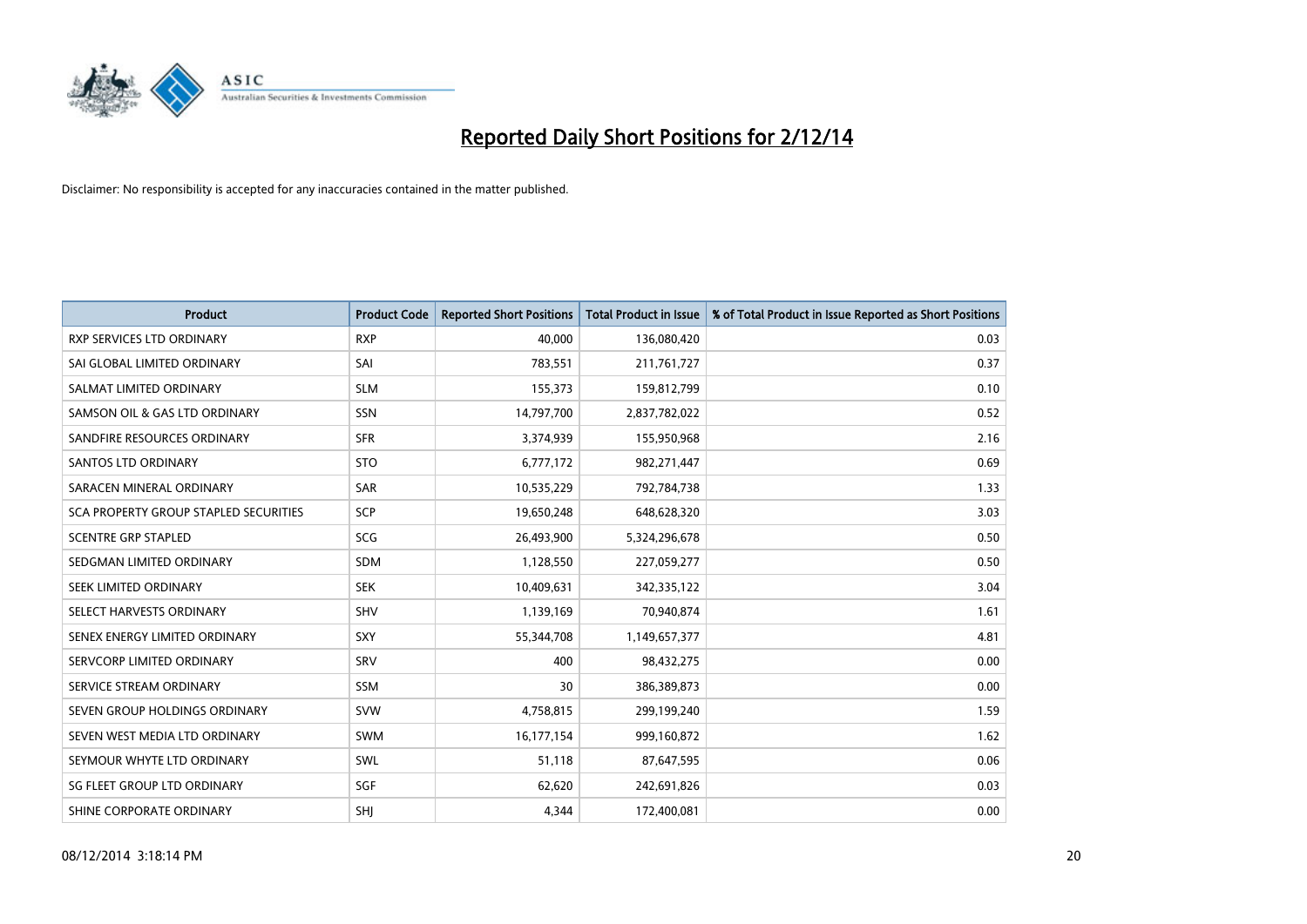

| <b>Product</b>                           | <b>Product Code</b> | <b>Reported Short Positions</b> | <b>Total Product in Issue</b> | % of Total Product in Issue Reported as Short Positions |
|------------------------------------------|---------------------|---------------------------------|-------------------------------|---------------------------------------------------------|
| SIGMA PHARMACEUTICAL ORDINARY            | <b>SIP</b>          | 23,663,663                      | 1,108,086,575                 | 2.14                                                    |
| SILEX SYSTEMS ORDINARY                   | <b>SLX</b>          | 7,266,454                       | 170,467,339                   | 4.26                                                    |
| SILVER CHEF LIMITED ORDINARY             | SIV                 | 20,472                          | 29,640,865                    | 0.07                                                    |
| SILVER LAKE RESOURCE ORDINARY            | <b>SLR</b>          | 27,243,570                      | 503,233,971                   | 5.41                                                    |
| SIMS METAL MGMT LTD ORDINARY             | SGM                 | 18,466,493                      | 204,633,630                   | 9.02                                                    |
| SINGAPORE TELECOMM. CHESS DEPOSITARY INT | SGT                 | 1,284,422                       | 122,451,878                   | 1.05                                                    |
| SINO GAS ENERGY ORDINARY                 | <b>SEH</b>          | 11,980,617                      | 1,542,672,358                 | 0.78                                                    |
| SIRIUS RESOURCES NL ORDINARY             | <b>SIR</b>          | 15,646,946                      | 341,438,269                   | 4.58                                                    |
| SIRTEX MEDICAL ORDINARY                  | <b>SRX</b>          | 200,463                         | 56,530,231                    | 0.35                                                    |
| SKILLED GROUP LTD ORDINARY               | <b>SKE</b>          | 5,480,985                       | 235,753,791                   | 2.32                                                    |
| <b>SKY NETWORK ORDINARY</b>              | <b>SKT</b>          | 11,584,702                      | 389,139,785                   | 2.98                                                    |
| SKYCITY ENT GRP LTD ORDINARY             | <b>SKC</b>          | 8,403,120                       | 587,472,741                   | 1.43                                                    |
| <b>SLATER &amp; GORDON ORDINARY</b>      | SGH                 | 4,527,243                       | 208,695,621                   | 2.17                                                    |
| SMS MANAGEMENT, ORDINARY                 | <b>SMX</b>          | 1,318,021                       | 69,394,537                    | 1.90                                                    |
| SONIC HEALTHCARE ORDINARY                | <b>SHL</b>          | 2,643,263                       | 401,194,056                   | 0.66                                                    |
| SOUL PATTINSON (W.H) ORDINARY            | SOL                 | 42,046                          | 239,395,320                   | 0.02                                                    |
| SPARK INFRASTRUCTURE STAPLED US PROHIBT. | SKI                 | 21,674,113                      | 1,466,360,128                 | 1.48                                                    |
| SPARK NEW ZEALAND ORDINARY               | <b>SPK</b>          | 12,963,699                      | 1,834,767,958                 | 0.71                                                    |
| SPDR 200 FUND ETF UNITS                  | <b>STW</b>          | 2,425                           | 47,446,865                    | 0.01                                                    |
| SPECIALTY FASHION ORDINARY               | <b>SFH</b>          | 24,724                          | 192,236,121                   | 0.01                                                    |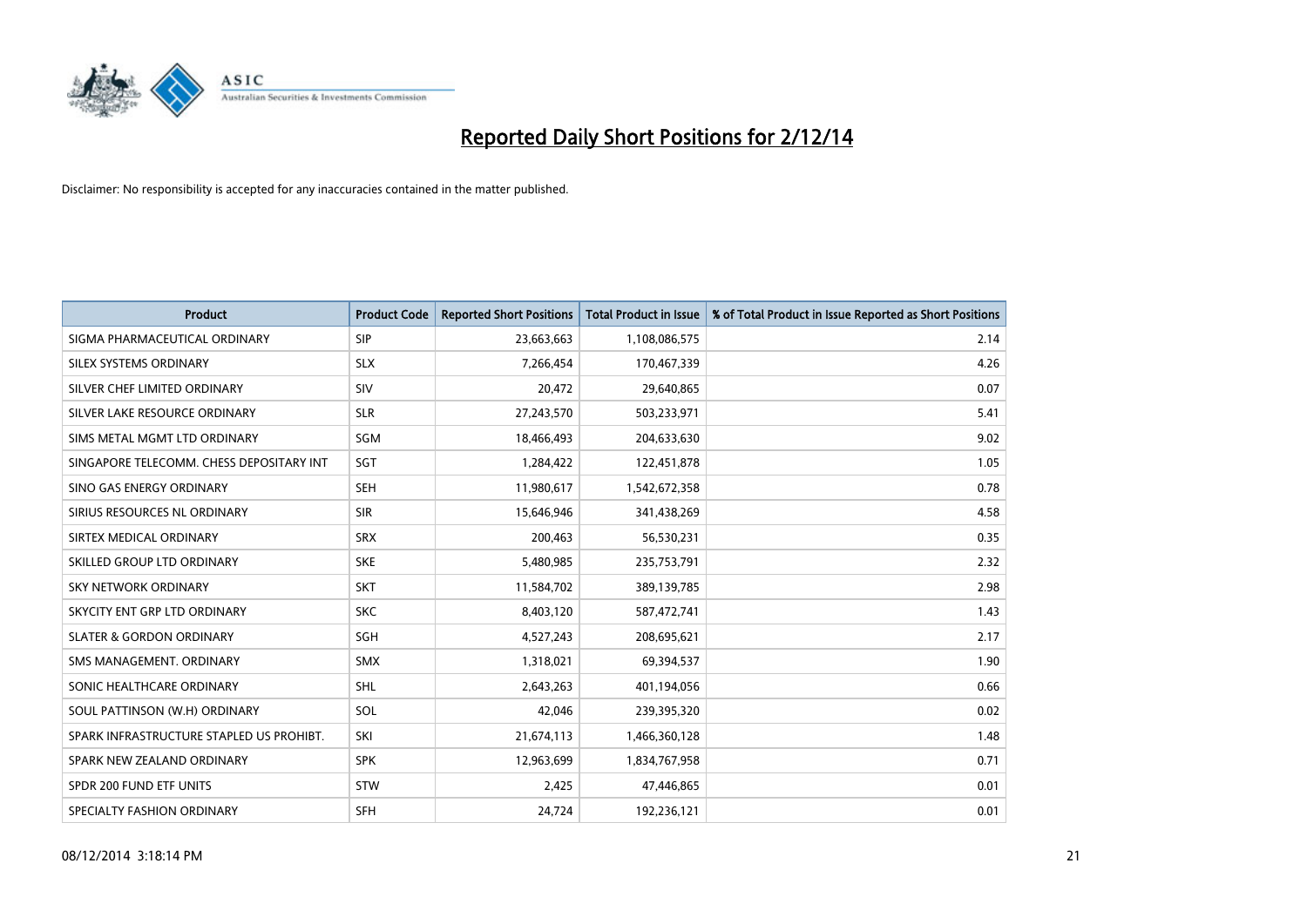

| <b>Product</b>                   | <b>Product Code</b> | <b>Reported Short Positions</b> | <b>Total Product in Issue</b> | % of Total Product in Issue Reported as Short Positions |
|----------------------------------|---------------------|---------------------------------|-------------------------------|---------------------------------------------------------|
| SPOTLESS GRP HLD LTD ORDINARY    | <b>SPO</b>          | 31,478,168                      | 1,098,290,178                 | 2.87                                                    |
| ST BARBARA LIMITED ORDINARY      | <b>SBM</b>          | 10,333,522                      | 494,269,192                   | 2.09                                                    |
| STARPHARMA HOLDINGS ORDINARY     | <b>SPL</b>          | 12,863,039                      | 319,008,325                   | 4.03                                                    |
| STEADFAST GROUP LTD ORDINARY     | <b>SDF</b>          | 20,085,923                      | 503,352,992                   | 3.99                                                    |
| STHN CROSS MEDIA ORDINARY        | <b>SXL</b>          | 42,362,291                      | 731,319,622                   | 5.79                                                    |
| STOCKLAND UNITS/ORD STAPLED      | SGP                 | 10,088,163                      | 2,348,746,744                 | 0.43                                                    |
| STRAITS RES LTD. ORDINARY        | <b>SRO</b>          | 20,370                          | 1,217,730,293                 | 0.00                                                    |
| STW COMMUNICATIONS ORDINARY      | SGN                 | 6,179,733                       | 409,699,000                   | 1.51                                                    |
| SUNCORP GROUP LTD ORDINARY       | <b>SUN</b>          | 6,329,637                       | 1,286,600,980                 | 0.49                                                    |
| SUNDANCE ENERGY ORDINARY         | <b>SEA</b>          | 2,048,169                       | 549,207,339                   | 0.37                                                    |
| SUNDANCE RESOURCES ORDINARY      | SDL                 | 88,177,764                      | 3,082,028,456                 | 2.86                                                    |
| SUNLAND GROUP LTD ORDINARY       | <b>SDG</b>          | 108,443                         | 181,710,087                   | 0.06                                                    |
| SUPER RET REP LTD ORDINARY       | <b>SUL</b>          | 16,893,017                      | 197,030,571                   | 8.57                                                    |
| SWICK MINING ORDINARY            | <b>SWK</b>          | 50.000                          | 217,643,703                   | 0.02                                                    |
| SYD AIRPORT STAPLED US PROHIBIT. | <b>SYD</b>          | 37,649,767                      | 2,216,216,041                 | 1.70                                                    |
| SYRAH RESOURCES ORDINARY         | <b>SYR</b>          | 5,350,669                       | 164,135,076                   | 3.26                                                    |
| TABCORP HOLDINGS LTD ORDINARY    | <b>TAH</b>          | 18,072,303                      | 765,652,364                   | 2.36                                                    |
| TAP OIL LIMITED ORDINARY         | <b>TAP</b>          | 108,865                         | 243,186,639                   | 0.04                                                    |
| TASSAL GROUP LIMITED ORDINARY    | <b>TGR</b>          | 130,110                         | 146,897,115                   | 0.09                                                    |
| <b>TATTS GROUP LTD ORDINARY</b>  | <b>TTS</b>          | 29,133,800                      | 1,445,759,948                 | 2.02                                                    |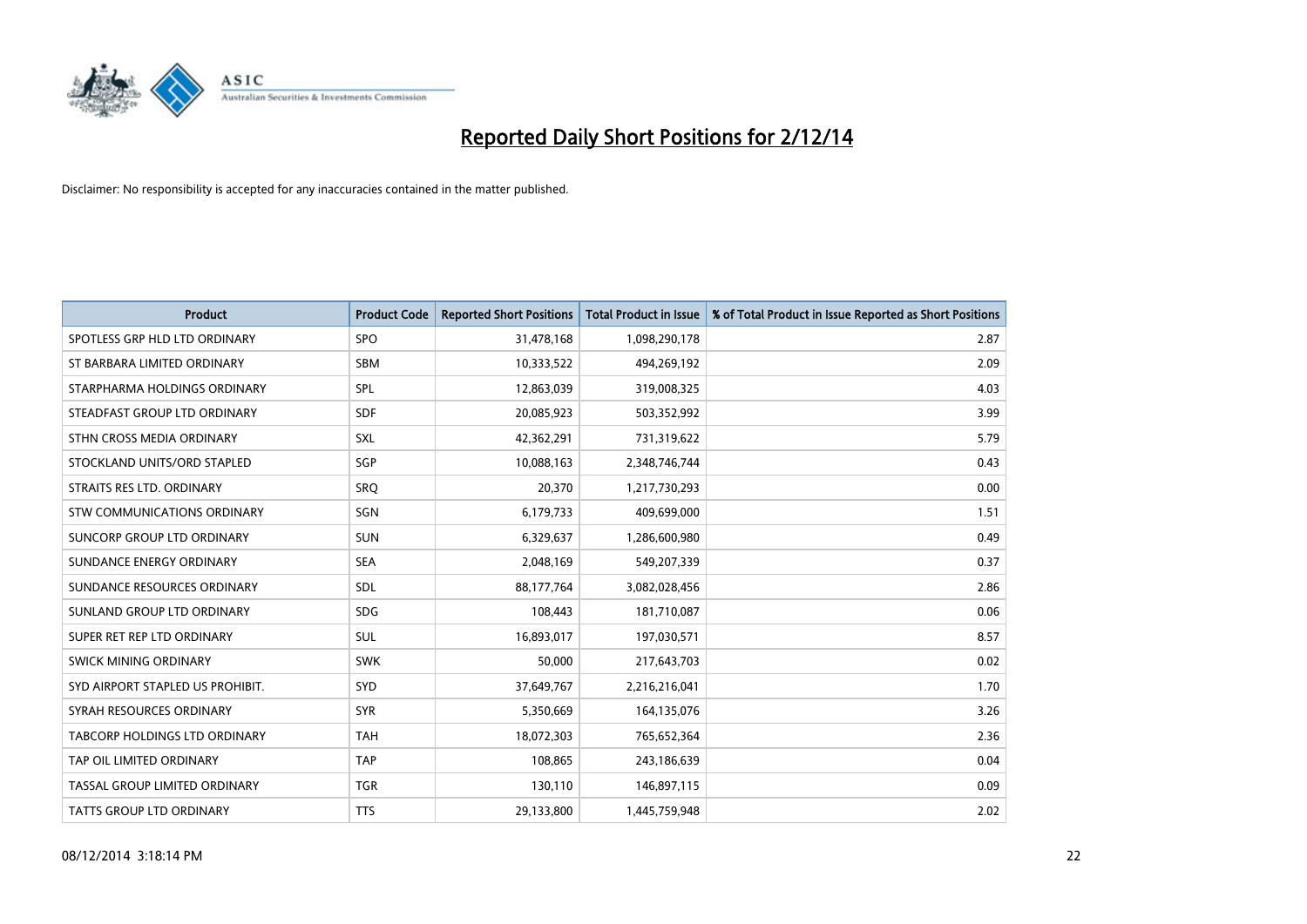

| <b>Product</b>                       | <b>Product Code</b> | <b>Reported Short Positions</b> | <b>Total Product in Issue</b> | % of Total Product in Issue Reported as Short Positions |
|--------------------------------------|---------------------|---------------------------------|-------------------------------|---------------------------------------------------------|
| <b>TECHNOLOGY ONE ORDINARY</b>       | <b>TNE</b>          | 2,953,690                       | 308,796,455                   | 0.96                                                    |
| TELSTRA CORPORATION. ORDINARY        | <b>TLS</b>          | 41,443,597                      | 12,225,655,836                | 0.34                                                    |
| TEN NETWORK HOLDINGS ORDINARY        | <b>TEN</b>          | 136,211,894                     | 2,630,984,596                 | 5.18                                                    |
| TERANGA GOLD CORP CDI 1:1            | <b>TGZ</b>          | 1,375                           | 72,850,029                    | 0.00                                                    |
| TFS CORPORATION LTD ORDINARY         | <b>TFC</b>          | 9,288,122                       | 326,983,445                   | 2.84                                                    |
| THE REJECT SHOP ORDINARY             | <b>TRS</b>          | 2,193,903                       | 28,844,648                    | 7.61                                                    |
| THINK CHILDCARE EDU ORDINARY         | <b>TNK</b>          | 412,238                         | 39,600,000                    | 1.04                                                    |
| THORN GROUP LIMITED ORDINARY         | <b>TGA</b>          | 364,201                         | 150,634,985                   | 0.24                                                    |
| <b>TIGER RESOURCES ORDINARY</b>      | <b>TGS</b>          | 10,769,968                      | 1,143,541,406                 | 0.94                                                    |
| TNG LIMITED ORDINARY                 | <b>TNG</b>          | 23,788                          | 621,783,834                   | 0.00                                                    |
| TOLL HOLDINGS LTD ORDINARY           | <b>TOL</b>          | 23,510,069                      | 717,437,878                   | 3.28                                                    |
| TORO ENERGY LIMITED ORDINARY         | <b>TOE</b>          | 30,560                          | 1,568,545,041                 | 0.00                                                    |
| TOX FREE SOLUTIONS ORDINARY          | <b>TOX</b>          | 2,098,327                       | 133,752,359                   | 1.57                                                    |
| TPG TELECOM LIMITED ORDINARY         | <b>TPM</b>          | 10,908,195                      | 793,808,141                   | 1.37                                                    |
| <b>TRADE ME GROUP ORDINARY</b>       | <b>TME</b>          | 5,399,284                       | 396,830,595                   | 1.36                                                    |
| TRANSFIELD SERVICES ORDINARY         | <b>TSE</b>          | 9,194,156                       | 512,457,716                   | 1.79                                                    |
| TRANSPACIFIC INDUST. ORDINARY        | <b>TPI</b>          | 29,526,669                      | 1,579,648,778                 | 1.87                                                    |
| TRANSURBAN GROUP TRIPLE STAPLED SEC. | <b>TCL</b>          | 24,763,998                      | 1,906,390,878                 | 1.30                                                    |
| <b>TREASURY GROUP ORDINARY</b>       | <b>TRG</b>          | 81,119                          | 23,697,498                    | 0.34                                                    |
| TREASURY WINE ESTATE ORDINARY        | <b>TWE</b>          | 10,514,853                      | 651,261,403                   | 1.61                                                    |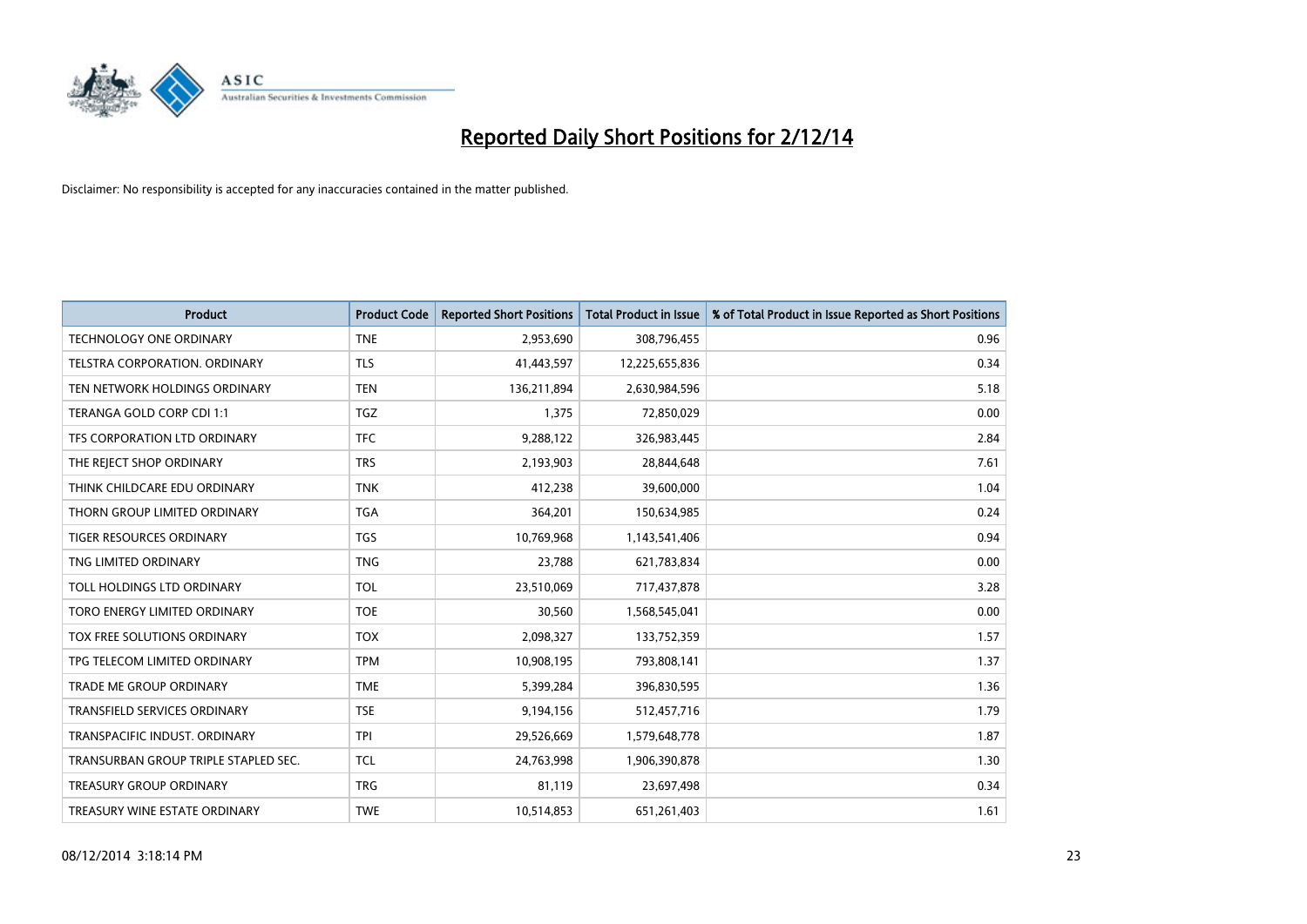

| <b>Product</b>                         | <b>Product Code</b> | <b>Reported Short Positions</b> | <b>Total Product in Issue</b> | % of Total Product in Issue Reported as Short Positions |
|----------------------------------------|---------------------|---------------------------------|-------------------------------|---------------------------------------------------------|
| TRITON MIN LTD ORDINARY                | <b>TON</b>          | 90,145                          | 310,101,731                   | 0.03                                                    |
| TROY RESOURCES LTD ORDINARY            | <b>TRY</b>          | 6,844,260                       | 195,265,161                   | 3.51                                                    |
| UGL LIMITED ORDINARY                   | UGL                 | 21,266,456                      | 166,511,240                   | 12.77                                                   |
| UNILIFE CORPORATION CDI 6:1            | <b>UNS</b>          | 120,000                         | 275,193,858                   | 0.04                                                    |
| UNITY MINING LTD ORDINARY              | <b>UML</b>          | 319,871                         | 1,133,122,711                 | 0.03                                                    |
| UXC LIMITED ORDINARY                   | <b>UXC</b>          | 3,185,537                       | 331,468,991                   | 0.96                                                    |
| <b>VEDA GROUP LTD ORDINARY</b>         | <b>VED</b>          | 13,381,647                      | 842,055,406                   | 1.59                                                    |
| <b>VENTURE MINERALS ORDINARY</b>       | <b>VMS</b>          | 238,000                         | 287,320,170                   | 0.08                                                    |
| VILLAGE ROADSHOW LTD ORDINARY          | <b>VRL</b>          | 955,577                         | 159,509,459                   | 0.60                                                    |
| VIRGIN AUS HLDG LTD ORDINARY           | <b>VAH</b>          | 43,761,568                      | 3,524,912,131                 | 1.24                                                    |
| VIRTUS HEALTH LTD ORDINARY             | <b>VRT</b>          | 5,429,785                       | 79,885,938                    | 6.80                                                    |
| <b>VISION EYE INSTITUTE ORDINARY</b>   | <b>VEI</b>          | 1,586,666                       | 178,737,431                   | 0.89                                                    |
| <b>VOCATION LTD ORDINARY</b>           | <b>VET</b>          | 9,832,658                       | 230,000,000                   | 4.28                                                    |
| <b>VOCUS COMMS LTD ORDINARY</b>        | <b>VOC</b>          | 556,304                         | 104,803,018                   | 0.53                                                    |
| WARRNAMBOOL CHEESE ORDINARY            | <b>WCB</b>          | 19                              | 56,098,797                    | 0.00                                                    |
| WATPAC LIMITED ORDINARY                | <b>WTP</b>          | 2,111,141                       | 189,258,397                   | 1.12                                                    |
| <b>WDS LIMITED ORDINARY</b>            | <b>WDS</b>          | 592,915                         | 144,740,614                   | 0.41                                                    |
| WEBJET LIMITED ORDINARY                | <b>WEB</b>          | 1,403,864                       | 79,397,959                    | 1.77                                                    |
| WESFARMERS LIMITED DEFERRED SETTLEMENT | WESDD               | 5,652,745                       | 1,123,496,295                 | 0.50                                                    |
| WESFARMERS LIMITED ORDINARY            | <b>WES</b>          | 934,461                         | 1,143,274,951                 | 0.08                                                    |